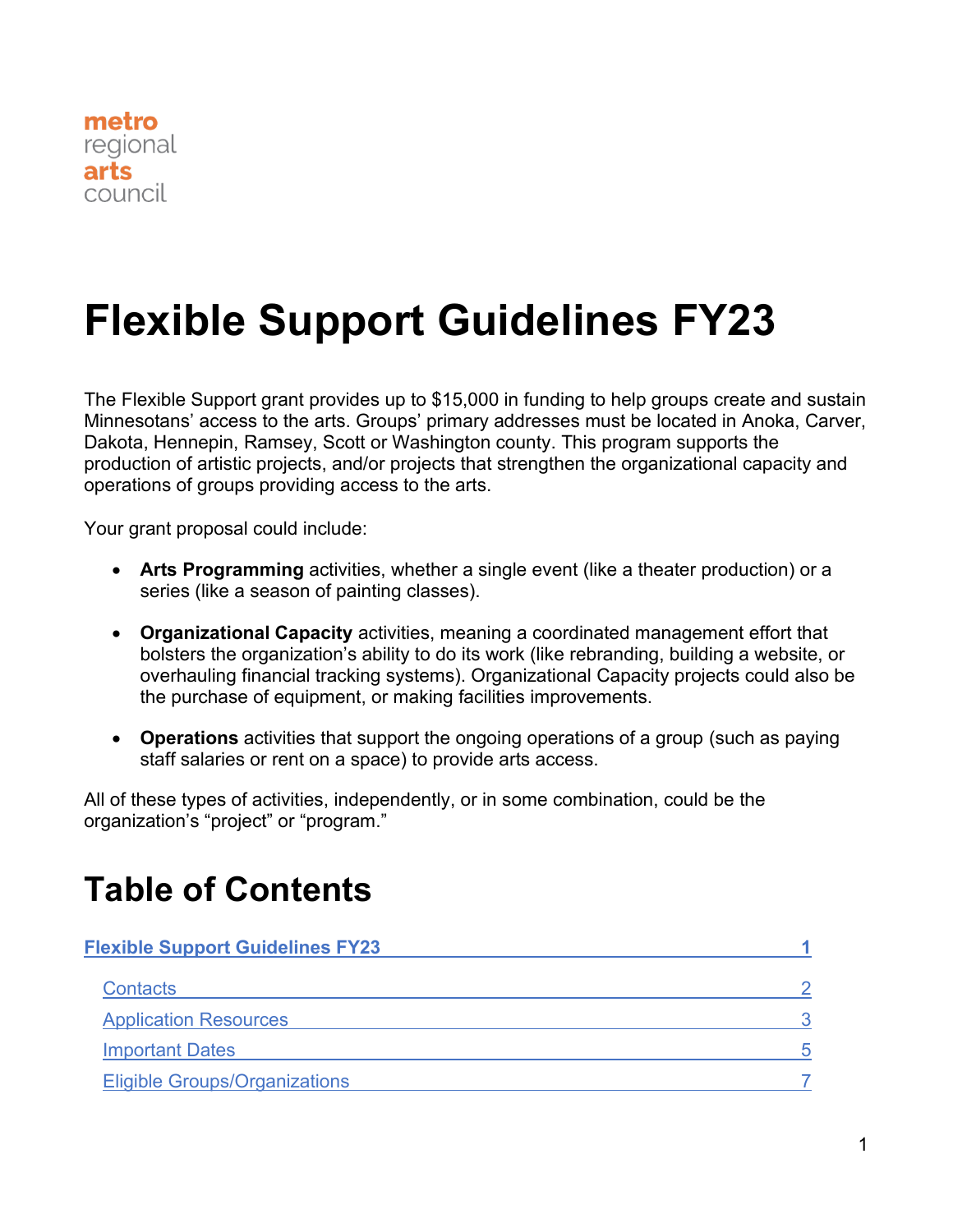| <b>Ineligible Applicants</b>                                    | 8  |
|-----------------------------------------------------------------|----|
| <b>Project Eligibility</b>                                      | 9  |
| <b>Application Tips</b>                                         |    |
| <b>Flexible Support Application</b>                             | 12 |
| <b>Proposal Narrative</b>                                       | 12 |
| <b>Proposal Budgets</b>                                         | 14 |
| <b>Project / Program Information</b>                            | 16 |
| Fiscal Sponsor Information (for fiscally sponsored groups only) | 18 |
| <b>Group Information and Data</b>                               | 19 |

# <span id="page-1-0"></span>**Contacts**

Questions about **the grantmaking process in general** and **technical assistance** with the grant interface (such as trouble logging in), please contact us at [mrac@mrac.org](mailto:mrac@mrac.org) or 651-645-0402.

Questions and assistance related to **eligibility** and/or **preparing an application**:

For Flexible Support **Round 1** (deadline August 1, 2022), please contact Masami Kawazato [\(masami@mrac.org](mailto:masami@mrac.org) or 651-523-6386).

For Flexible Support **Round 2** (deadline February 13, 2023), please contact Scott Artley [\(scott@mrac.org](mailto:scott@mrac.org) or 651-523-6384).

For **both rounds**, visit the Flexible Support grant program page and fill out the [application assistance meeting request form](https://forms.gle/yrqNN2dtLrETx8Wc9) to schedule a time to meet with a staff member who can assist you.

Please do your best to read these guidelines thoroughly before reaching out with questions.

<span id="page-1-1"></span>**We strongly encourage new applicants, and applicants who have awarded grants or plan to apply for multiple MRAC grants this fiscal year to request a meeting to discuss your specific situation further.**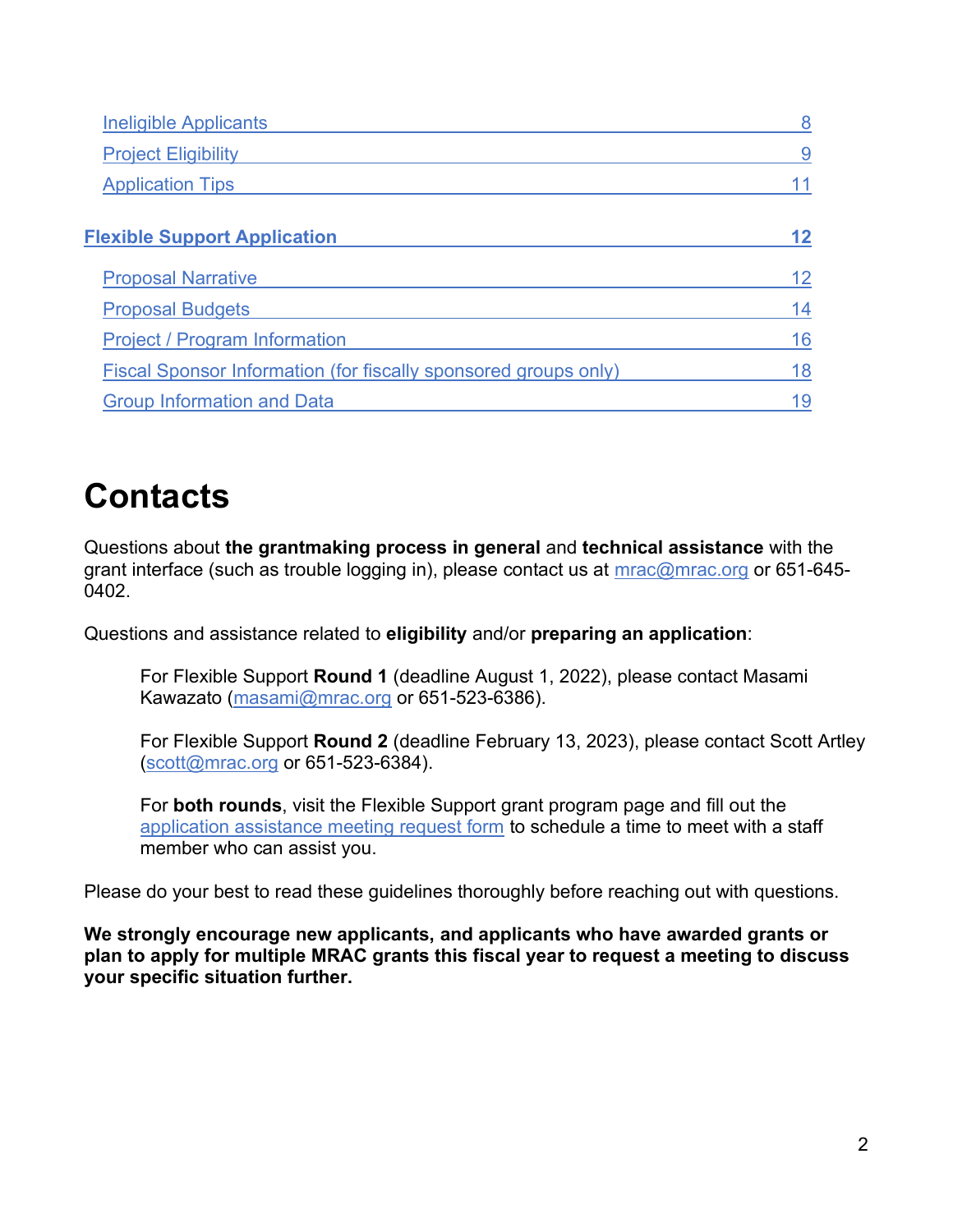# **Application Resources**

MRAC wants to make sure the application process is accessible and available for you to share who you are and your project ideas. Here are some ways we are trying to make the process accessible:

#### **Flexible Support program page**

The [Flexible Support](https://mrac.org/grants/flexible-support) program page (https://mrac.org/grants/flexible-support) has a number of resources such as:

#### **Guidelines**

- **Flexible Support Guidelines FY23** (this document all applicants must read the guidelines)
- **Appendix: Sample Budgets** (includes sample budgets and budget checklists)
- **Appendix: Leadership Identities Examples** (examples of Leadership Identities)
- **Appendix: Have an awarded or pending MRAC Grant** (groups who have an awarded or pending grant must review this document, as awarded or pending grants may affect your eligibility)

#### **Application Tools**

- **Recorded Grant Information Webinar** (see information below)
- **Application template** (A Word template that you may use to create your application prior to uploading it to the grant interface)
- **Fiscal sponsorship letter template** (A template that fiscally-sponsored groups may use to create their fiscal sponsorship letters)

#### **Application Assistance**

- **Registration links for the Virtual Question & Answer Sessions** (see information below)
- **Application assistance meeting request form** (see information below under Program Directors)
- **The Panel Rating Guide** (this describes how the information you provide will be used to review your application)
- **Sample applications** that have been successfully funded in past rounds

### **Recorded Grant Information Webinar**

MRAC offers a recorded Grant Information Webinar to learn about the grant program. and on the MRAC YouTube account with captions. Automated translated captions into other languages are also available, and you may playback the webinar at a faster or slower speed.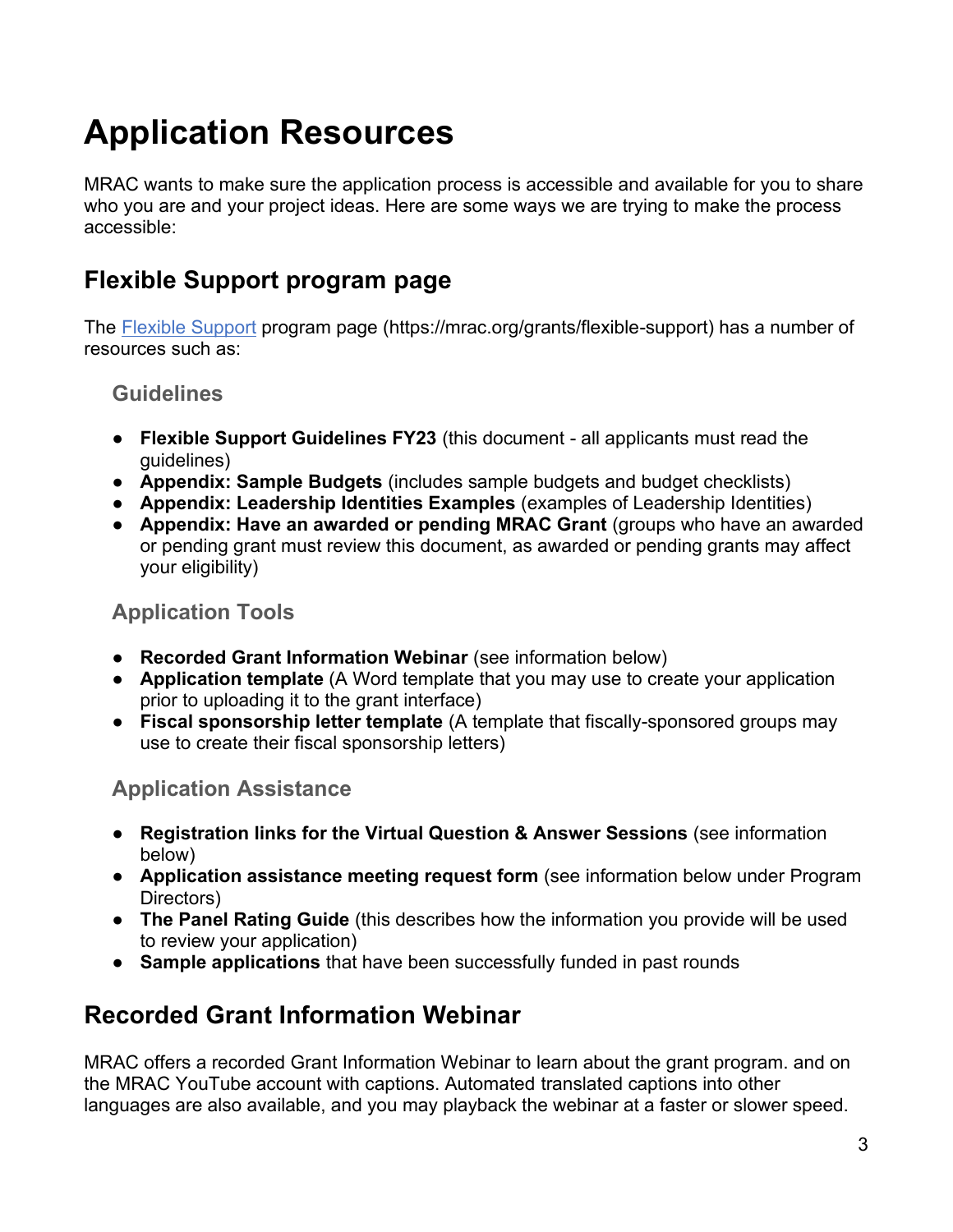#### **Virtual Question & Answer Sessions**

Do you still have more questions after reviewing the guidelines and/or viewing the webinar? MRAC program directors will host two informal drop-in Zoom sessions to answer brief questions in a large group setting. Please note, this is not a grant information webinar. We recommend viewing the webinar and/or reading the guidelines in advance of attending a Virtual Q & A Session, as many frequently asked questions can be found there. Preregistration for the Virtual Q & A Session is required. Specific dates/times and registration will be available on the Flexible Support program page.

### **Program Directors**

Program directors are available to help with your application. To schedule a video or phone meeting with a program director, visit the Flexible Support program page to fill out the [application assistance meeting request form.](https://forms.gle/yrqNN2dtLrETx8Wc9) You may also call or email the program director listed under [Contacts](#page-1-0) above. There are three types of meetings you may request:

- Group Eligibility/Project Ideas Check-in (early in the process)
- Application Eligibility Review (for when you have a draft ready for us to review for eligibility)
- Project Check-In (once you received a grant and want to discuss any project changes)

Please note: We will do some initial brainstorming/refining with you about ideas, and will review application materials for eligibility and completeness. We are not able to help with reviewing content beyond eligibility. This is intended to provide general guidance ahead of submission; final eligibility determinations depend on a variety of factors and are made only after an application is submitted.

#### **Additional Online Resources**

Visit the [Welcome to MRAC page](https://mrac.org/grants/) (https://mrac.org/grants) to learn about the MRAC grant application process, an overview of all our grant programs, and more resources related to seeking and receiving MRAC funding.

#### **Language Translation**

These guidelines and other materials are translated in Spanish and available on the Flexible Support program page. MRAC's website can also be translated into Spanish by clicking the language button in the top left corner.

The [online grant portal](https://www.grantinterface.com/Home/Logon?urlkey=mracgrant&) (https://www.grantinterface.com/Home/Logon?urlkey=mracgrant&) has the Google Translate feature to enable application translations in over 100 languages.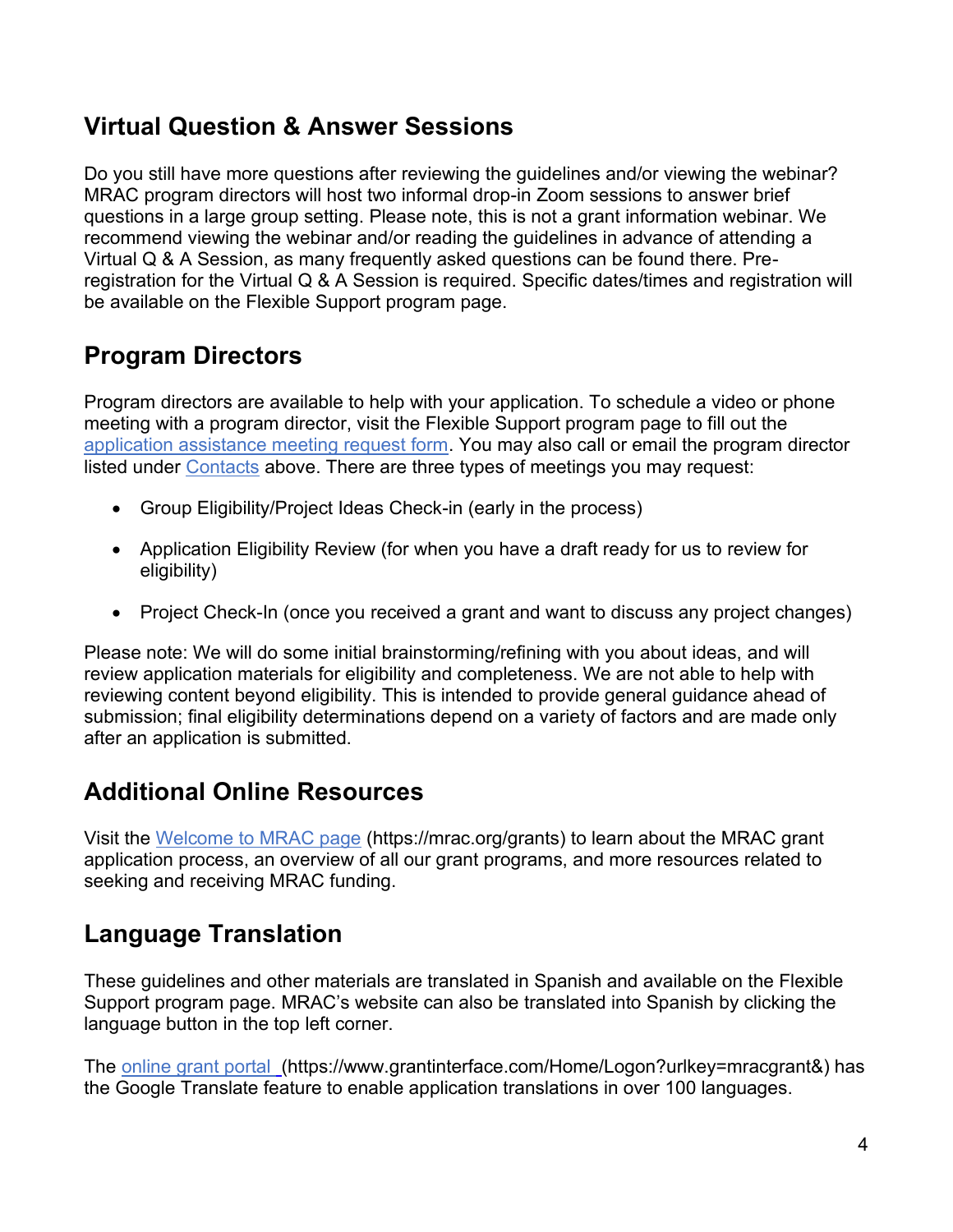Groups/organizations are encouraged to apply in their preferred language. With advance notice, MRAC can contract an interpreter and/or translator to assist during the application process.

### **Accessibility**

MRAC requests that all applicants apply online unless a disability prevents them from doing so.

MRAC works to ensure that grant guidelines, workshop presentations, and any other written materials are created with accessibility principles in mind. Additionally, we are happy to provide materials in Braille, Large Print, or other formats with advanced notice that varies according to format, from one week to on-demand, but even if the notice timeline has elapsed, we may still be able to accommodate the request.

On each grant webpage there is a link to the guidelines in a text format that is friendly to screen readers and text resizing. The company that makes the online application software MRAC uses, Foundant Technologies, suggests using [NVDA,](https://www.nvaccess.org/about-nvda/) a screen reader software compatible with Windows available for free download.

Applicants with disabilities wishing to use other means to apply can work with MRAC staff to adapt our typical processes to ensure you have equal opportunity to submit an application. Solutions we have previously implemented include filling out an adapted form in Microsoft Word, and providing verbal responses that MRAC will share via audio recording or transcription.

Contact us as early as possible to begin a conversation about how to make sure you have an equal opportunity to apply.

# <span id="page-4-0"></span>**Important Dates**

#### **Flexible Support Round 1 – Deadline August 1, 2022**

- July 2022: Application is available in the online grant interface, project proposals begin being accepted. Grant Information Webinar posted and assistance from program directors is available via email, phone, or virtual meetings.
- July 2022: MRAC staff will host Virtual Question & Answer Sessions before the application deadline. Specific dates/times and registration will be available on the Flexible Support program page.
- **August 1, 2022 at 11:59 PM is the deadline.** Applications must be received by this time. MRAC does not accept late applications. Staff assistance ends at 5:00 PM. Applicants may not edit or change their applications after the deadline.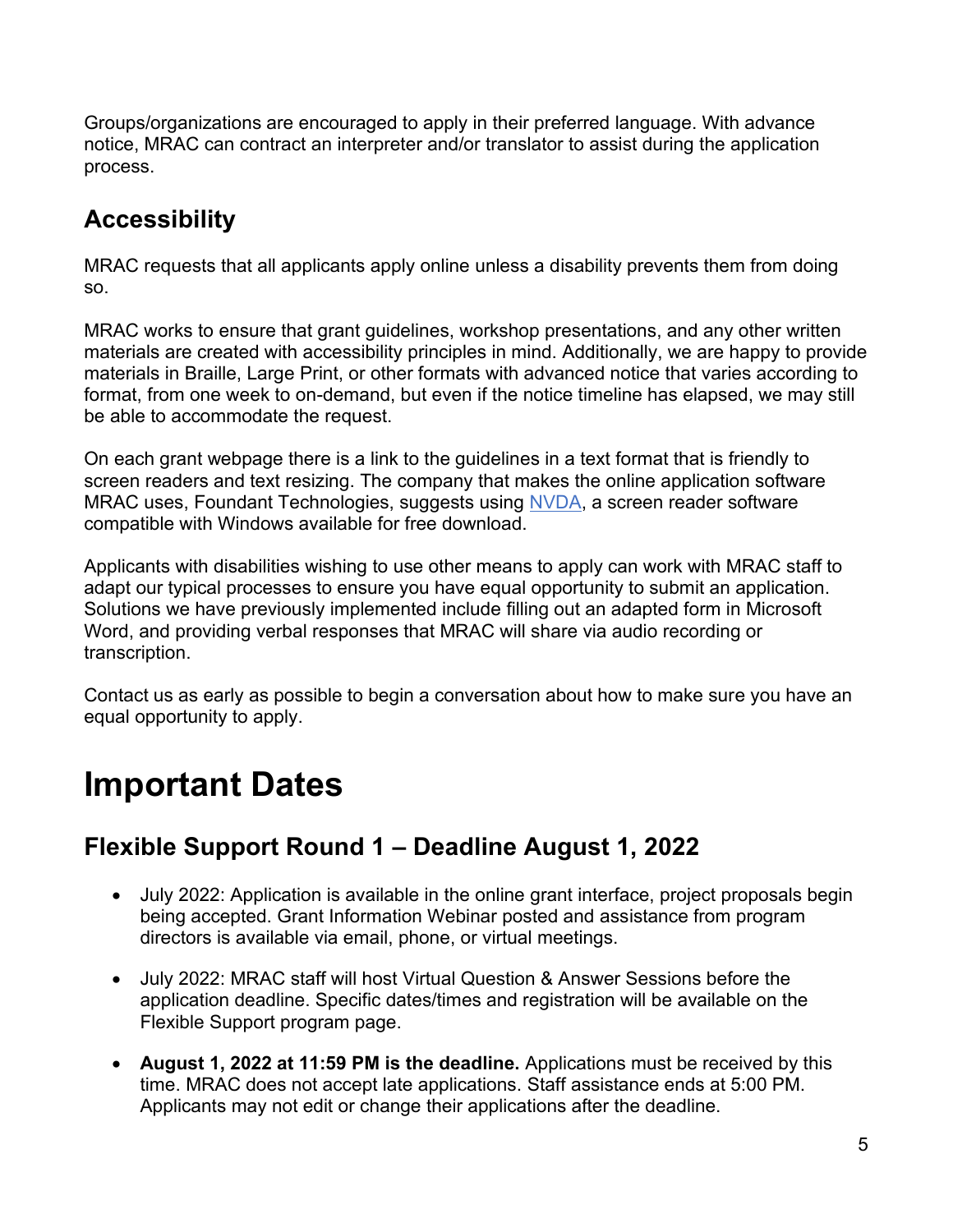- Starting August 2, 2022: Eligibility review by MRAC staff. Applications that are incomplete (e.g. missing information to required fields) may be deemed ineligible. During this time, applicants need to check their email inbox, as Program Directors may reach out with questions, clarifications, or request additional information.
- October 2022: Panel of peer reviewers will score applications.
- November 2022: Ratings from panel reviewers are collected and funding recommendations are drafted by MRAC staff.
- November 22, 2022: Board of Directors review the funding recommendations and make funding decisions.
- **November 23, 2022: Staff send out grant notifications via email to applicants.**
- Eligible Funding Period: November 23, 2022 to June 30, 2024.

#### **Flexible Support Round 2 – Deadline February 13, 2023**

- January 2023: Application is available in the online grant interface, project proposals begin being accepted and assistance from program directors is available via email, phone, or virtual meetings. Grant Information Webinar posted.
- January 2023: MRAC staff will host virtual Question & Answer Sessions before the application deadline. Specific dates/times and registration will be available on the Flexible Support program page.
- **February 13, 2023 at 11:59 PM is the deadline.** Applications must be received by this time. MRAC does not accept late applications. Staff assistance ends at 5:00 PM. Applicants may not edit or change their applications after the deadline.
- Starting February 14, 2023: Eligibility review by MRAC staff. Applications that are incomplete (e.g. missing information to required fields) may be deemed ineligible. During this time, applicants need to check their email inbox, as Program Directors may reach out with questions, clarifications, or request additional information.
- April to May 2023: Panel of peer reviewers will score applications.
- May 2023: Ratings from panel reviewers are collected and funding recommendations are drafted by MRAC staff.
- May 30, 2023: Board of Directors review the funding recommendations and make funding decisions.
- **May 31, 2023: Staff send out grant notifications via email to applicants.**
- Eligible Funding Period: May 31, 2023 to June 30, 2024.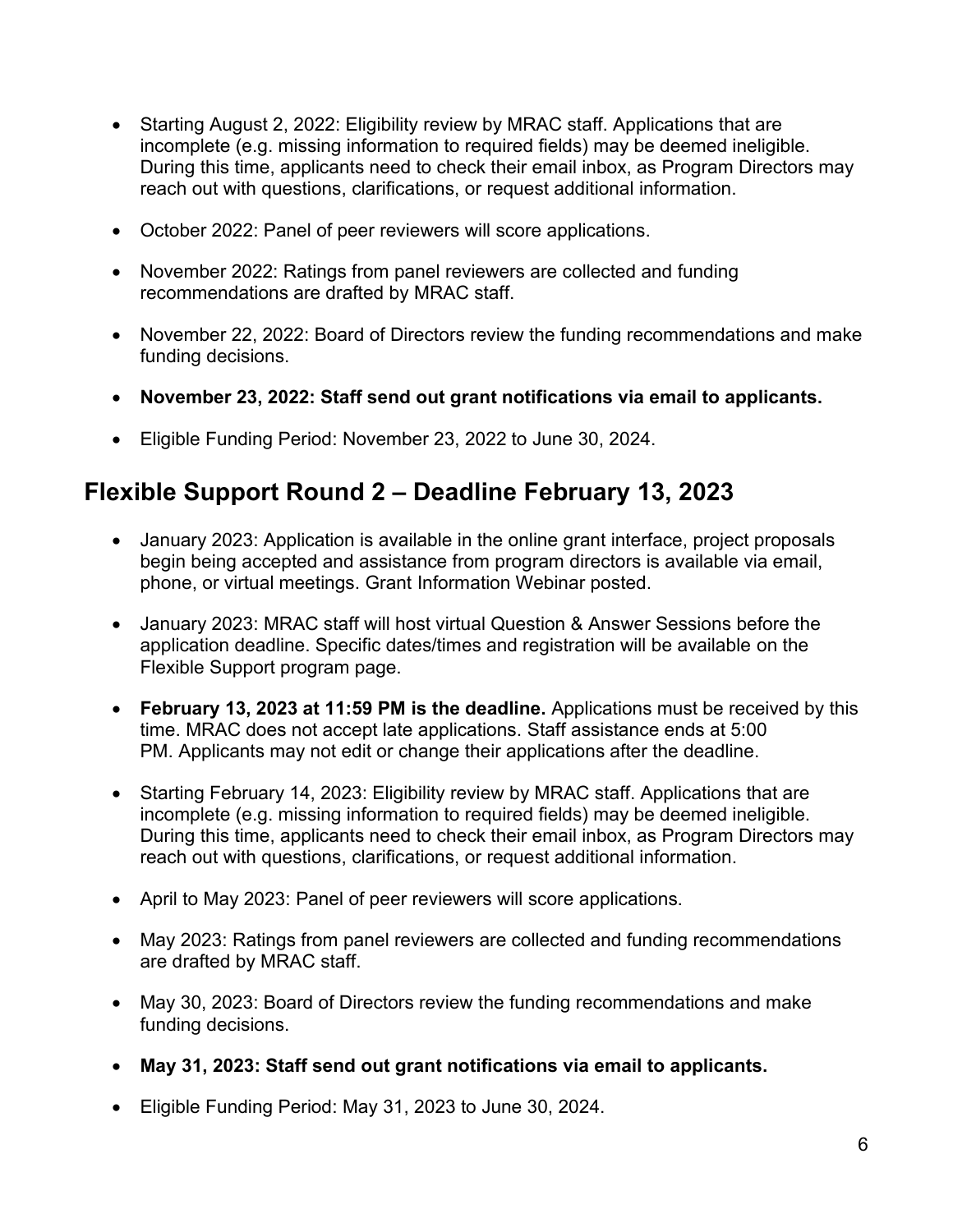# <span id="page-6-0"></span>**Eligible Groups/Organizations**

Groups/organizations must have a primary address in Anoka, Carver, Dakota, Hennepin, Ramsey, Scott, or Washington county.

For all 501(c)(3) nonprofit organization the Internal Revenue Service (IRS) must have approved and confirmed your organization's 501(c)(3) status by the deadline (August 1, 2022 at 11:59 PM for Round 1; February 13, 2023 at 11:59 PM for Round 2). MRAC staff may request a copy of the status determination letter and/or reinstatement letter from the IRS.

Groups must also be one of the following:

#### **Arts groups and organizations**

Federally recognized tax-exempt 501(c)(3) nonprofit arts organizations with annual expenses of \$400,000 or less.

#### **Cultural groups and organizations**

Federally recognized tax-exempt 501(c)(3) cultural nonprofit organizations that provide arts and non-arts programming with annual arts programming expenses of \$400,000 or less. Cultural nonprofit organizations must isolate their arts programming expenses from non-arts financial activity.

#### <span id="page-6-1"></span>**Fiscally sponsored groups with arts projects**

Groups not registered as a federally recognized tax-exempt 501(c)(3) nonprofit organization must apply with an eligible fiscal sponsor. Fiscally sponsored groups must consist of at least 3 people who are on the Leadership team and have annual operating expenses of \$400,000 or less. A fiscal sponsor is a federally tax-exempt nonprofit organization that receives MRAC grant monies and manages the financial aspects of the project on behalf of a group that does not have tax-exempt status.

Eligible fiscal sponsors must be (1) registered with the IRS as a federally tax-exempt 501(c)3 nonprofit (2) with a Minnesota address and (3) have an active registration with the Minnesota Secretary of State as a nonprofit organization.

Fiscal sponsors may **not** be public, private, alternative, charter, transitional, or home schools (this includes school support organizations such as PTAs, PTOs, school foundations, etc.). Schools are groups/organizations providing K-12 education that meet state education requirements and post-secondary education leading to a degree or accreditation.

**Fiscal Sponsor Agreement Letter Required**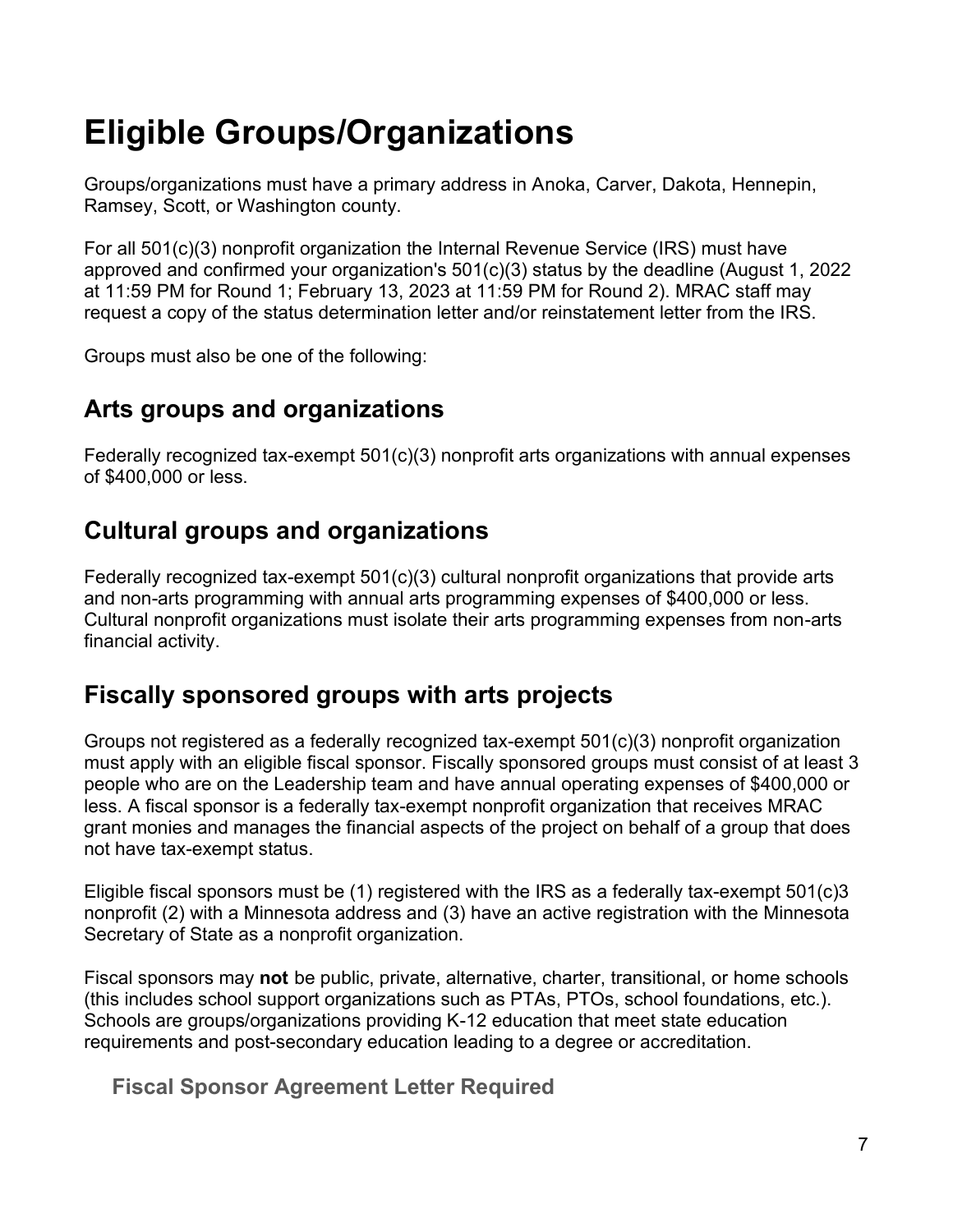MRAC requires a Fiscal Sponsor Agreement Letter to confirm that your organization/group has an active working relationship with the fiscal sponsor at the time of application.

Upload a letter or email from the fiscal sponsor that outlines the agreement between your organization and the fiscal sponsor. The letter/email must include all of the following:

- The name of the fiscal sponsor
- The name of the applicant group
- Fiscal sponsor's EIN (the Federal Tax Identification Number)
- Signature of the fiscal sponsor contact (digital signature accepted)
- A date within six months of the grant deadline

Groups without an active 501(c)(3) registration that do not upload a Fiscal Sponsor Agreement Letter may be deemed ineligible.

#### **Non-arts and non-cultural nonprofit organizations**

Federally recognized tax-exempt 501(c)(3) nonprofit organizations with annual arts programming expenses of \$400,000 or less. Non-arts and non-cultural nonprofit organizations must isolate their arts programming expenses from non-arts and non-cultural financial activity.

#### **Public entities**

A public entity such as a unit of state, local, or tribal government with annual arts expenses of \$400,000 or less. The public entity must isolate their arts programming expenses from non-arts and non-cultural financial activity.

#### **Community education units**

Community education units of a school district with annual arts budgets of any size. Community education units must isolate their arts programming expenses from non-arts and non-cultural financial activity.

# <span id="page-7-0"></span>**Ineligible Applicants**

The following applicants are **not** eligible for this grant program:

- Groups/Organizations located outside of Anoka, Carver, Dakota, Hennepin, Ramsey, Scott, or Washington county.
- Individuals.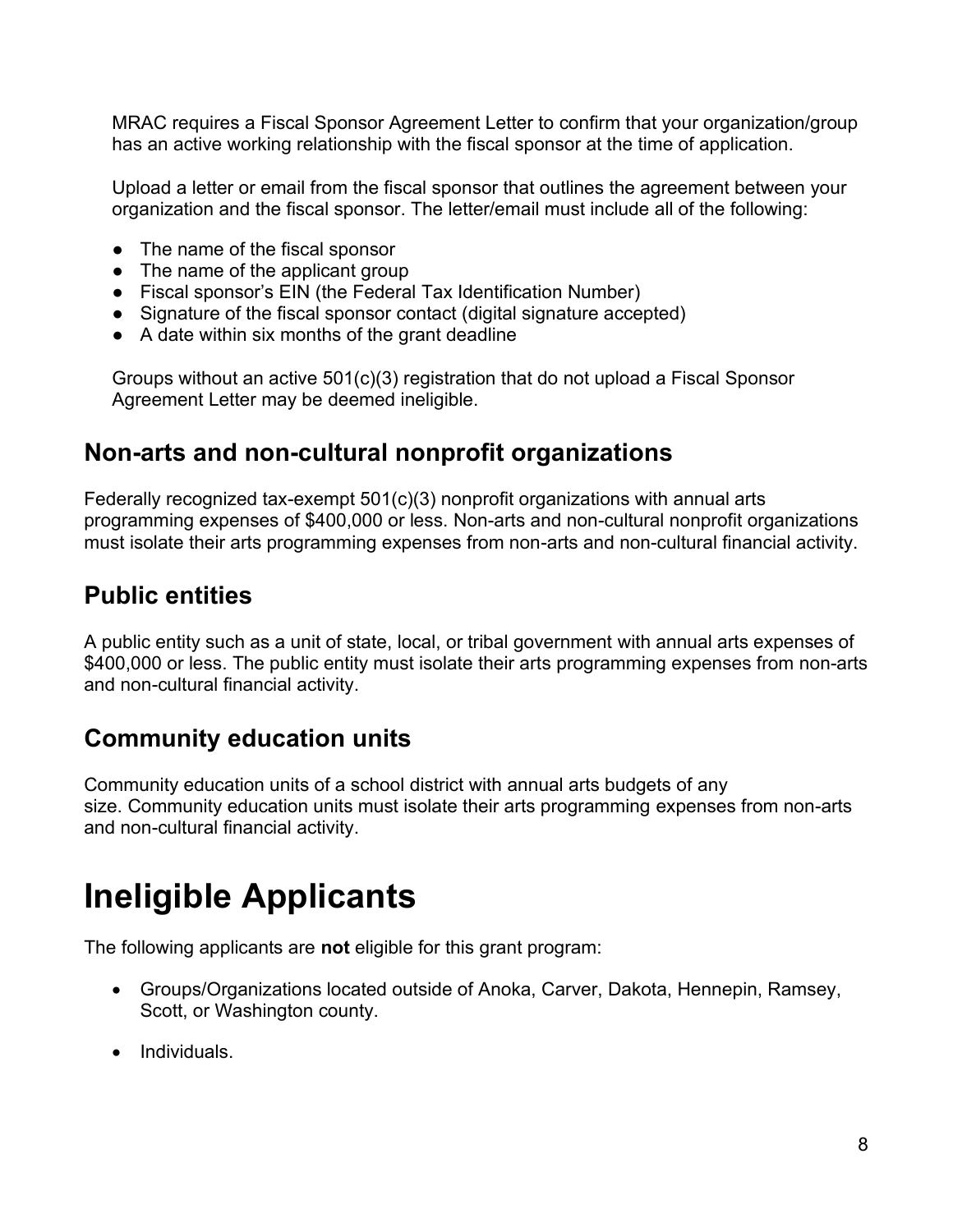- Public, private, alternative, charter, transitional, or home schools (this includes school support organizations such as PTAs, PTOs, school foundations, etc.). Schools are groups/organizations providing K-12 education that meet state education requirements and post-secondary education leading to a degree or accreditation.
- Groups/Organizations whose main purpose is to raise funds for another person, organization, or cause.
- Groups/Organizations that will not be the entity with primary responsibility for managing the project.
- Groups/Organizations that have already been awarded a Flexible Support program in the same MRAC fiscal year (July 2022 to June 2023).
- <span id="page-8-0"></span>• Groups/Organizations may not have more than one Flexible Support award at the same time. Groups may only submit one application per round. If you have an awarded or pending MRAC grant, refer to the **Appendix: Have an awarded or pending MRAC grant** on the Flexible Support program page for further guidance.

# <span id="page-8-1"></span>**Project Eligibility**

### **Must Provide Access to the Arts**

Activities must specifically address enhancing Minnesotans' access to the arts. Providing artistic opportunities to communities is one way to accomplish that access. Additionally, MRAC believes that healthy organizations are an important part of ensuring access to the arts, so projects that strengthen the organizational capacity and operations of groups providing access to the arts are also encouraged, but must always point back to how it enhances access to the arts.

### **Must be Distinct from an Awarded or Pending MRAC Grant**

**Project activities and expenses that are included in another awarded or pending MRAC grant are ineligible.** If you include a given expense in your project budgets, you may not include this same expense in any other grant proposal you submit to MRAC. In other words, a project or program can only be funded by one MRAC grant.

### **Must Occur** *Only* **during the Eligible Funding Period**

• The Eligible Funding Period for Round 1 is November 23, 2022 (the earliest eligible Proposal Start Date) to June 30, 2024 (the latest eligible Proposal End Date). The Eligible Funding Period for Round 2 is May 31, 2023 (the earliest Eligible Proposal Start Date) to June 30, 2024 (the latest eligible Proposal End Date).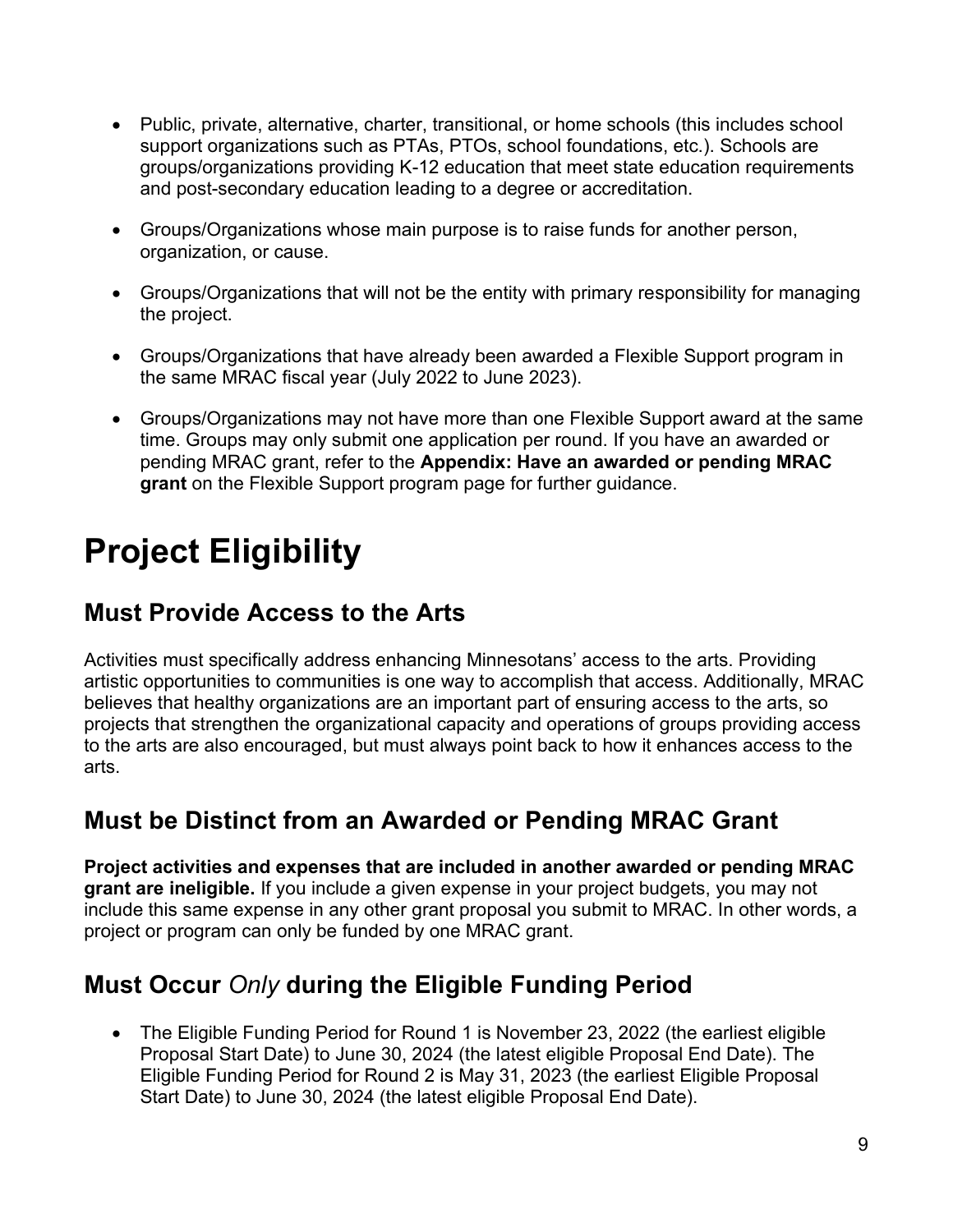- The activities and expenses described in the grant application must clearly fall within the Eligible Funding Period. This means that all grant funds must be incurred and spent during the Eligible Funding Period. Including incurred expenses and reimbursements outside of the Eligible Funding Period may deem the entire application ineligible.
	- **Incurred expenses** are those that are confirmed debts and/or firm promises to pay, whether or not cash has changed hands. Performing artist fees, for example, would be an incurred expense at the time an artist contract is signed, even if payment happens later.
- Applicants may seek support for any of the following (or a combination of the following), if they fall within the Eligible Funding Period:
	- A first-time event or activity the group has never produced before;
	- A recurring, annual, or seasonal event it has produced before; and/or
	- An activity supporting the organizational capacity and/or operations of the group (such as equipment purchases, management projects, or personnel expenses)

#### <span id="page-9-0"></span>**Ineligible Projects and Ineligible Expenses**

The following projects and expenses are ineligible:

**Not Legally Compliant**

- Projects that do not uphold applicable federal, state, and local laws, rules, regulations, and ordinances in relation to the use of MRAC funds.
- Projects that attempt to influence any state or federal legislation or appropriation; to support activities that are essentially for the religious socialization of the participants or audience; or discriminate against persons or groups.

**Outside of Minnesota**

- Activities that occur outside the state of Minnesota.
- Travel expenses to or from Minnesota. You **may** engage an out-of-state artist or consultant within your project, but their travel expense to get to or from Minnesota cannot be included in an MRAC request.
- Costs for relocating the applicant's legal address/residence outside the state of Minnesota.

**Ineligible Budget Items & Project Activities**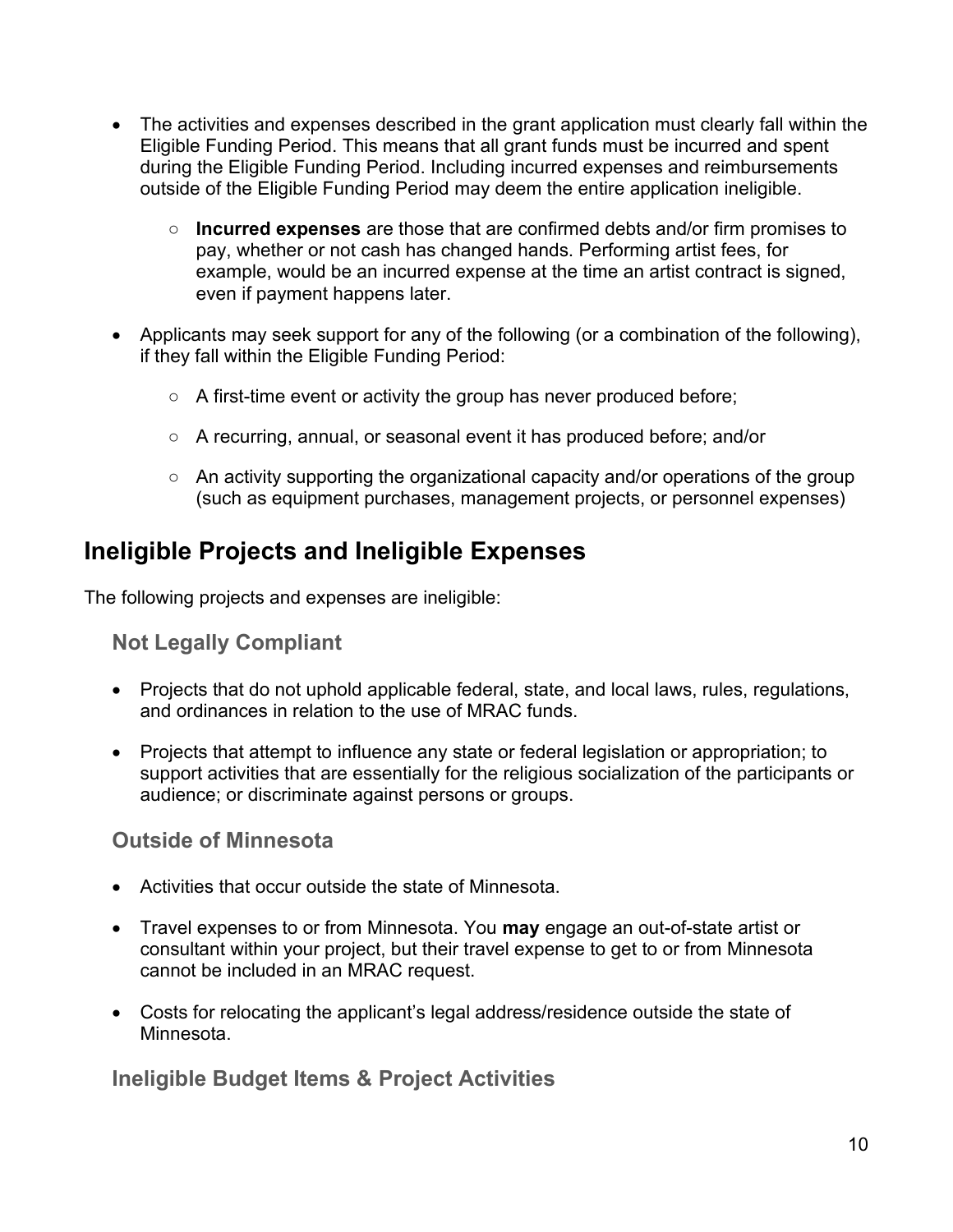- Projects and activities designed to raise funds/regrant/donate funds on behalf of **another** person, organization, or cause. MRAC funds cannot be donated to another organization or person.
- These dollars cannot substitute other state dollars. This includes:
	- Requests in which any portion of the project budget will be used to pay an artist or arts organization to provide essentially the same services that an ongoing teacher, teaching staff, or arts specialist previously provided or would be expected to provide in a school setting.
	- $\circ$  Requests in which the project will replace discontinued or nonexistent arts programs that should be fulfilling the state's arts curriculum requirements in schools.
- Capital expenses, defined as facility improvements and/or equipment purchases, to leased spaces that are not approved by the property owner. If the applicant is not the property owner, written permission from the property owner of the space may be required for capital projects if awarded.
	- Arts groups/organizations and fiscally sponsored groups may request capital expenses up to 100% of the Amount Requested.
	- Cultural groups/organizations, non-arts and non-cultural nonprofit organizations, public entities, and community education units may request capital expenses up to 50% of the Amount Requested.
- No capital improvements can be made to residential properties.
- Unrealized income and expenses such as scholarships or in-kind support.
- The purchase of real estate property.
- Development of endowments.
- Debt reduction and building cash reserves.
- Expenses to purchase alcoholic beverages or to pay associated costs (servers, insurance, liquor licenses, etc.).

# <span id="page-10-0"></span>**Application Tips**

- You will type your application into text boxes online in the MRAC grant interface.
- Text boxes include maximum character counts which are inclusive of letters, numbers, spaces, and paragraph breaks. There is no formatting (bold or italics).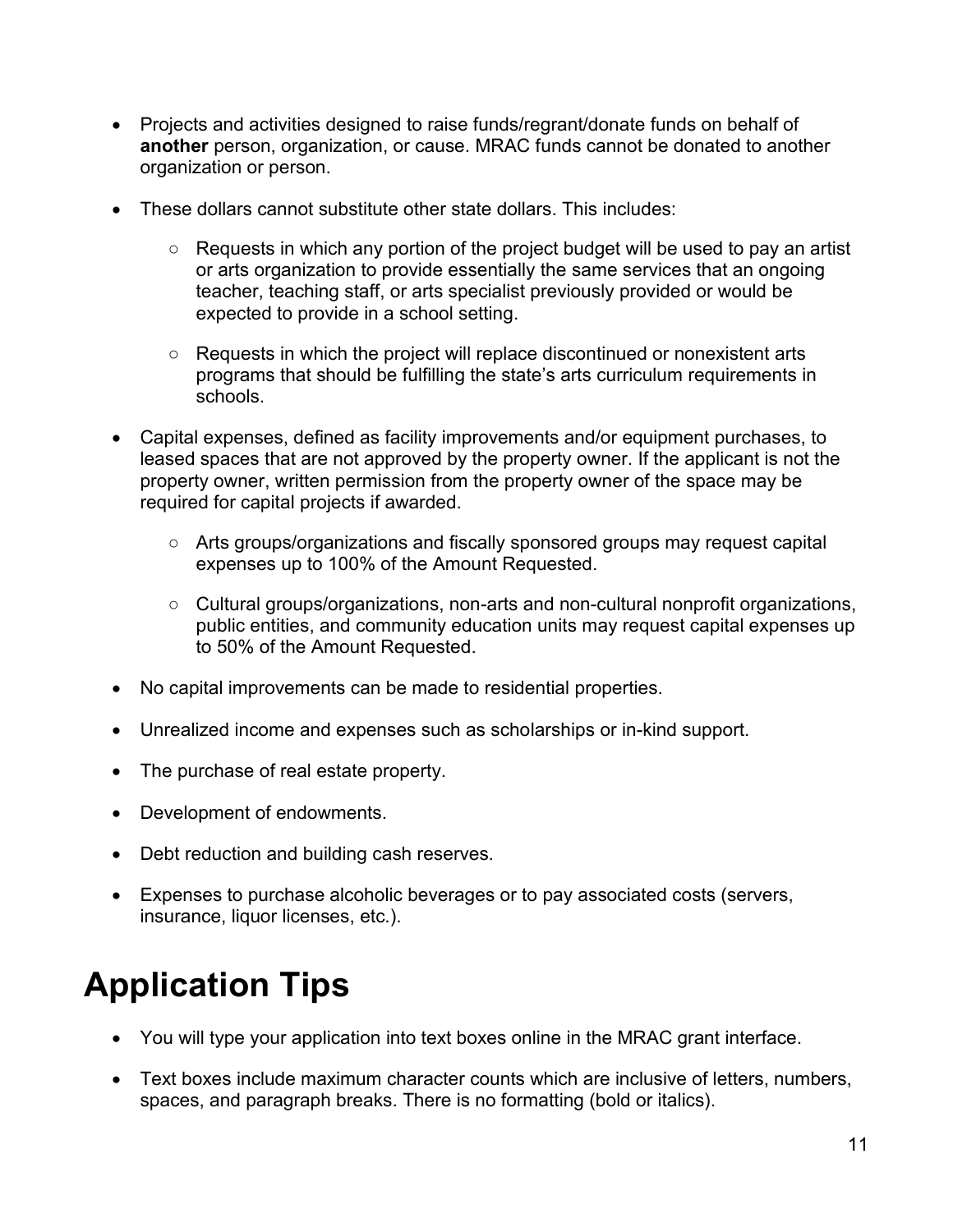- You may find that you do not need all the characters allotted.
- Do not include hyperlinks in narrative text boxes, as the panel review will be limited to the content of your application. Hyperlinks in narrative fields will be deleted.
- The MRAC grant interface will auto-save your work every few minutes, and there is also a "save" button at the bottom of the screen page.
- Some applicants may wish to work in another document and paste in your answers once written. We provide application templates on the Flexible Support program page.
- Applicants may not change or edit their applications after the deadline.
- Applications that are incomplete (e.g. missing information to required fields) may be deemed ineligible.

# <span id="page-11-0"></span>**Flexible Support Application**

We highly encourage reviewing the **Panelist Scoring Guide** available on the Flexible Support program page to understand how panelists determine their ratings.

# <span id="page-11-1"></span>**Proposal Narrative**

#### **Group's Purpose (1500 characters maximum)**

You will provide your answer to each question in a text box. Consider numbering your responses.

- 1. What are the group's goals or intentions?
- 2. If your group has some history, what kind of arts programming has it produced in the past? If your group is new, what brought your group together?

The information submitted here **will** be provided to panelists as part of their review of your application. Stronger proposals will help panelists understand how the group's goals and arts programming align with your project and community.

### **Project / Program Name (100 characters maximum)**

In a few words, what is the name or title of your project or program?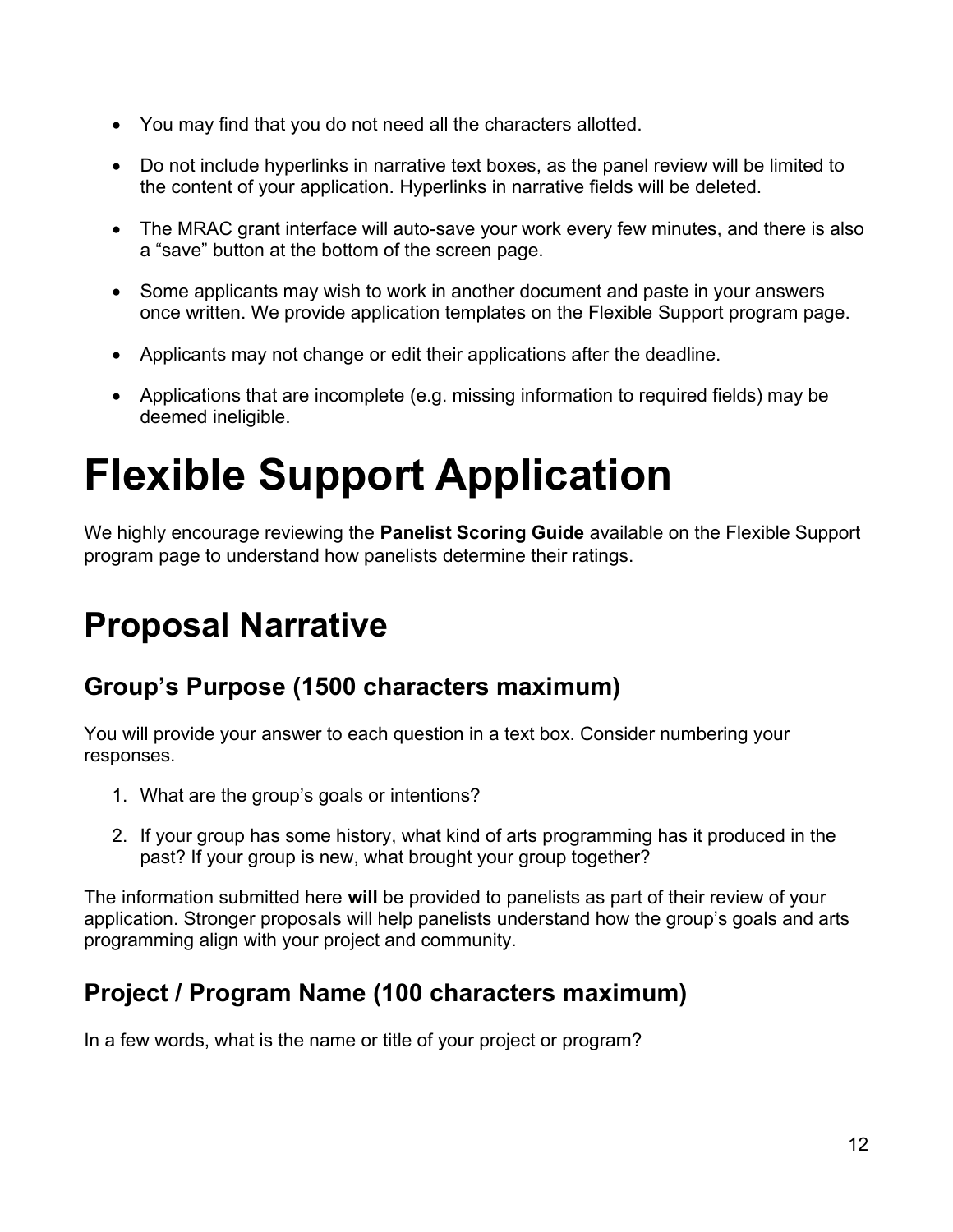The information submitted here **will** be provided to panelists as part of their review of your application. It is also shared with the Minnesota State Arts Board. MRAC staff may edit for consistency or character length.

#### **Project / Program Description (200 characters maximum)**

Provide a very brief (1-2 sentence) summary of your project, beginning with the phrase "Funding to..." or "Funding for..."

The information submitted here **will** be provided to panelists as part of their review of your application. It will also be used to publicize the grant award via press releases and on the MRAC website if the proposal is funded. MRAC staff may edit for consistency or character length.

#### **Project or Program (3000 characters maximum)**

You will provide your answer to each question in a text box. Consider numbering your responses.

- 1. Describe the project or program for which the group seeks funding.
- 2. What are the goals of this project or program?
- 3. In what ways does this project or program align with or advance the group's goals?
- 4. What are the activities that will take place? Where will the activities take place? Describe the major activities or tasks of your project or program that take place during the Eligible Funding Period.

The information submitted here **will** be provided to panelists as part of their review of your application. Stronger proposals will help panelists understand the specific ways the project or program activities and goals align with your group's goals.

#### **Community (3000 characters maximum)**

You will provide your answer to each question in a text box. Consider numbering your responses.

- 1. Describe the people your project or program benefits, and how these people are aligned with the group.
- 2. Describe the connection between this project or program, and how it will benefit the people previously described in Question 1.
- 3. Who are the people working on the project or program? Describe their roles within the project or program. How are they aligned to the project or program goals?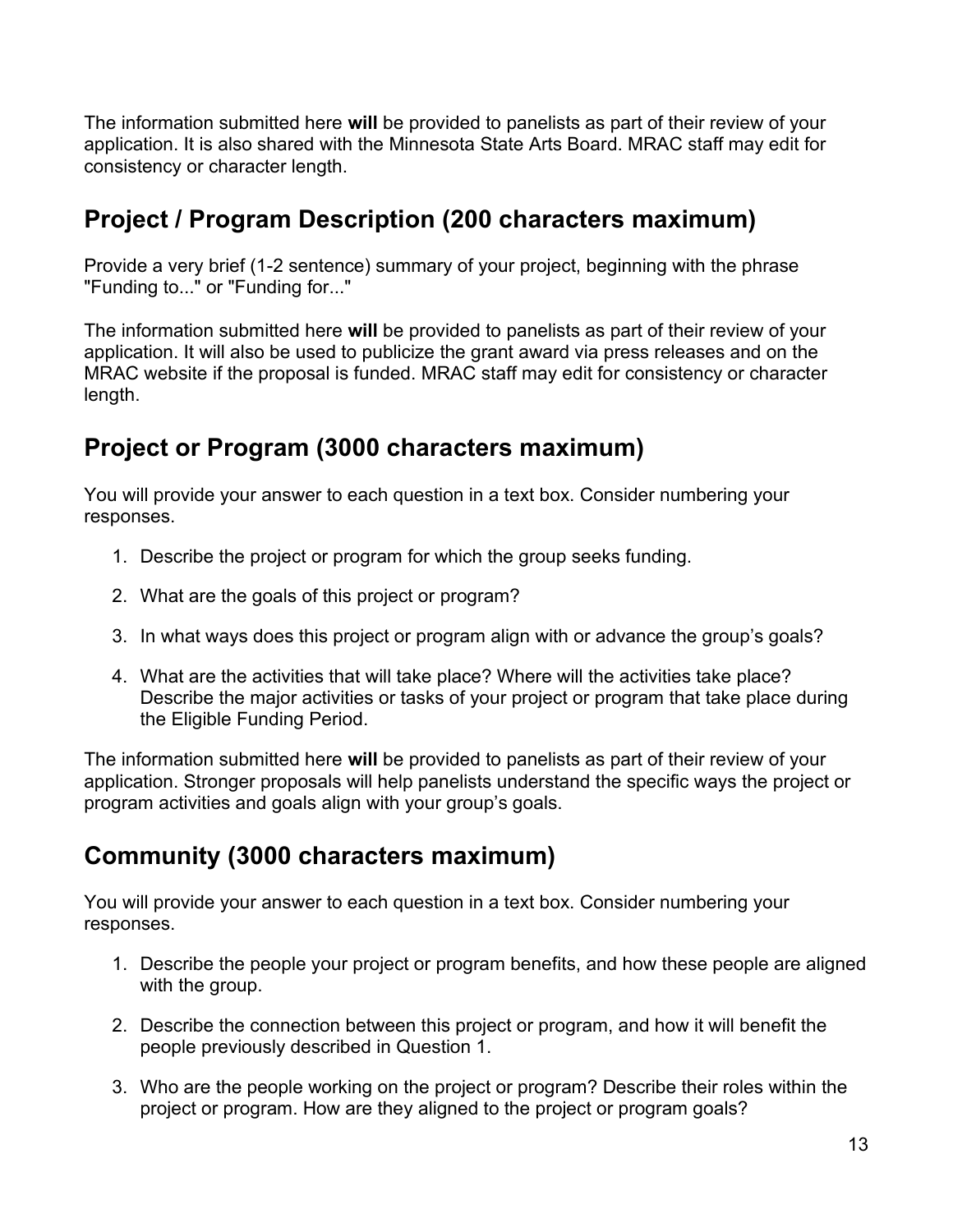The information submitted here **will** be provided to panelists as part of their review of your application. Stronger proposals will help panelists understand the specific ways the project or program's personnel, activities, and goals align with the people intended to benefit from the project or program.

# <span id="page-13-0"></span>**Proposal Budgets**

We highly encourage reviewing:

- The [Project Eligibility](#page-8-1) and [Ineligible Projects & Ineligible Expenses](#page-9-0) sections of these guidelines;
- **Appendix: Sample Budgets**

Do **not** include in-kind or ineligible budget items. Dollar amounts must be specific and cannot be given in ranges. Please be sure to double-check all math, as math errors may affect eligibility or the grant award amount.

### **Project Budget Expenses (1,000 characters maximum)**

List the major cash expenses of your proposal with dollar amounts and short descriptions.

Examples of eligible cash expense items (this is not a complete list; you may request expenses that are not on this list):

- Contracted Artists
- Administrative & other personnel
- Professional fees/consultants
- Supplies and/or capital purchases
- Space rental and/or equipment rental
- Accessibility-related costs (be specific)
- Facilities expenses
- Administrative overhead (be specific)

The information submitted here **will** be provided to panelists as part of their review of your application. Stronger proposals will help panelists understand how the project's expenses align with the goals and activities of the project or program.

### **Total Project Cash Expenses**

Enter in a number.

• The Total Project Cash Expenses must be the sum of all items listed in the Project Budget Expenses field above.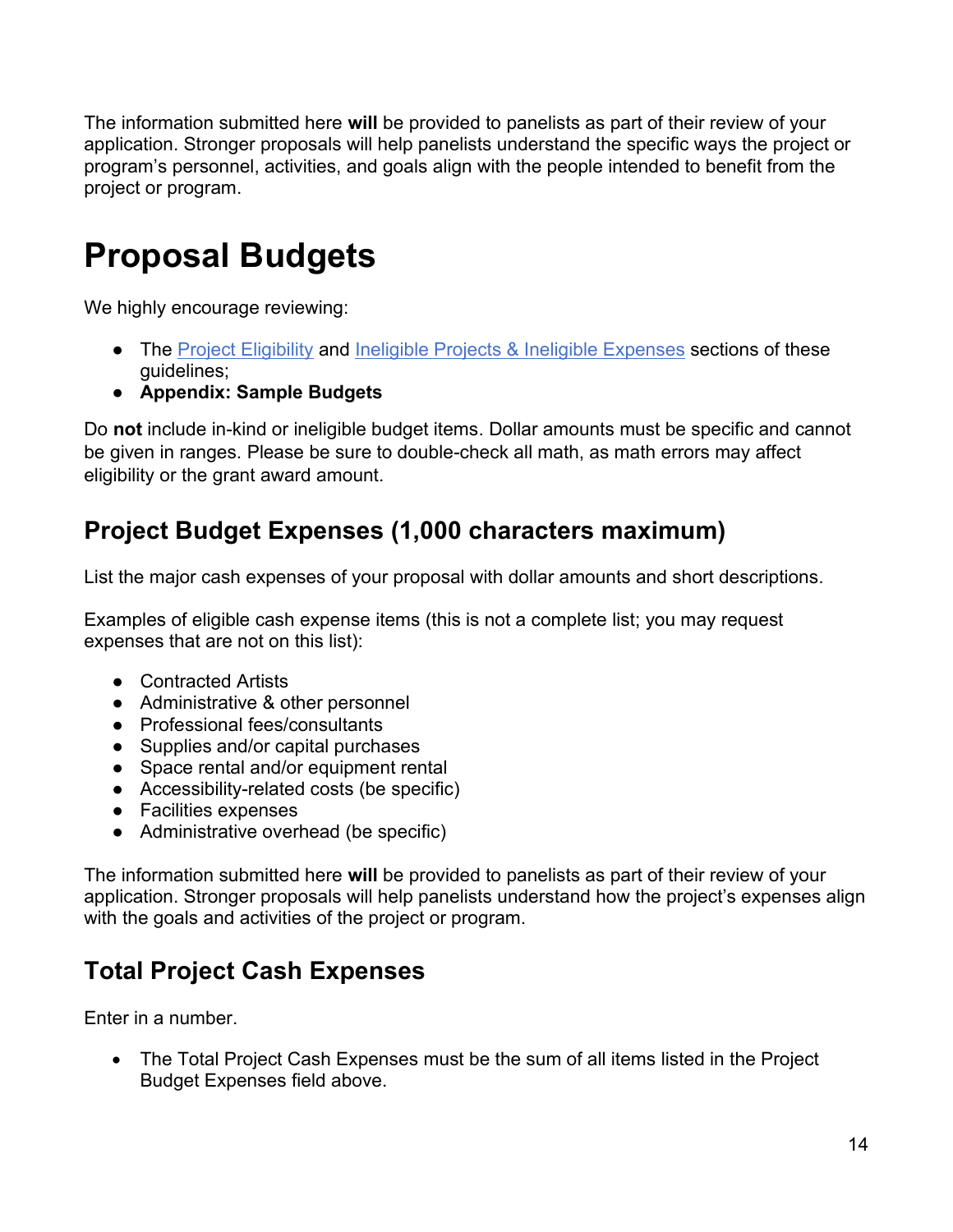- The Total Project Cash Expenses must be rounded to the nearest dollar.
- The Total Project Cash Expenses must be the same number as Total Project Cash Income.
- **Note:** Your MRAC funding request cannot equal more than your Total Project Cash Expenses. However, your Total Project Cash Expenses can be more than the maximum MRAC grant amount.

The information submitted here **will** be provided to panelists as part of their review of your application.

#### **Amount Requested**

Enter in a number. You may request up to \$15,000.

Ask for the amount of money, up to the maximum request amount, that you need to do your project. There is no advantage or disadvantage to asking for a smaller or larger amount.

The information submitted here **will** be provided to panelists as part of their review of your application.

#### **Project Budget Income (1,000 characters maximum)**

List the major cash income sources with dollar amounts and short descriptions.

- The Amount Requested **must** be included here. Enter in the number from Amount Requested followed by "MRAC Flexible Support grant."
- If your Total Project Cash Expenses are equal to the Amount Requested, enter in the number from Amount Requested followed by "MRAC Flexible Support Grant".
- If your Total Cash Expenses are larger than Amount Requested, enter in the number from Amount Requested followed by "MRAC Flexible Support Grant" and outline how the project or program will be supported through other sources of income (such as other grants/fundraising, cash reserves in your bank account, or ticket sales).

The information submitted here **will** be provided to panelists as part of their review of your application.

### **Total Project Cash Income**

Enter in a number.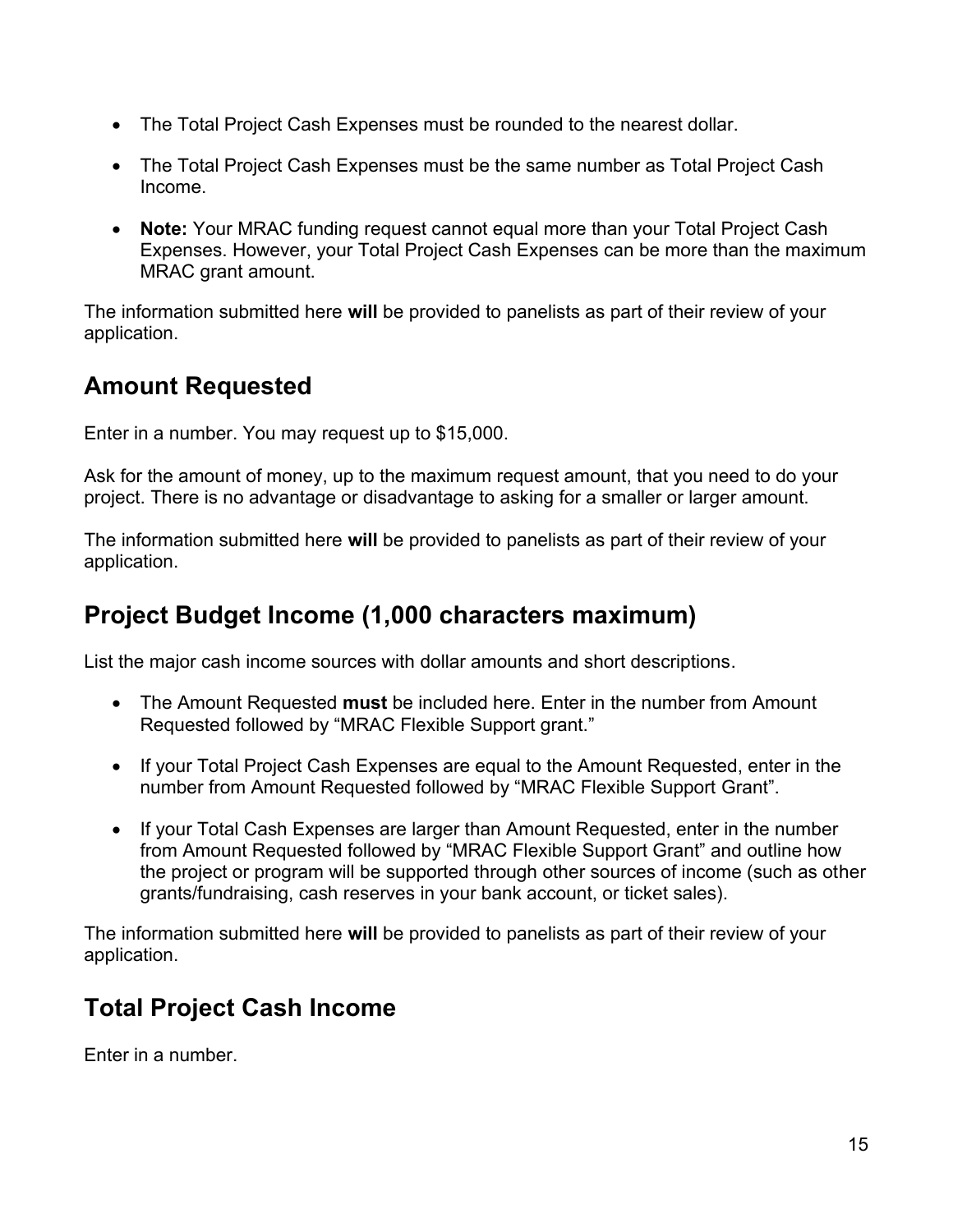- The Total Project Cash Income listed must be the sum of all items listed in the Project Budget Income field above.
- The Amount Requested *must* be included in this number.
- The Total Project Cash Income must be the same number as Total Project Cash Expenses.

The information submitted here **will** be provided to panelists as part of their review of your application.

# <span id="page-15-0"></span>**Project / Program Information**

### **Project Discipline**

Choose from a dropdown list:

**Discipline Code - Project:** Select one category that best represents the grant activity described in your application.

The information submitted here will **not** be provided to panelists as part of their review of your application. This information is shared with the Minnesota State Arts Board*.*

#### **Proposal Start Date**

Enter a date.

The Proposal Start Date you enter in the application is the date on which you will begin incurring expenses and starting activities for your project.

- The Proposal Start Date for **Round 1** (deadline August 1, 2022) must be on or between November 23, 2022 and June 30, 2023.
- The Proposal Start Date for **Round 2** (deadline February 13, 2023) must be on or between May 31, 2023 and June 30, 2023.

Entering a Proposal Start Date outside of the Eligible Funding Period may deem your application ineligible.

The information submitted here will **not** be provided to panelists as part of their review of your application. This information is used by MRAC staff to determine project and program eligibility, and it is shared with the Minnesota State Arts Board.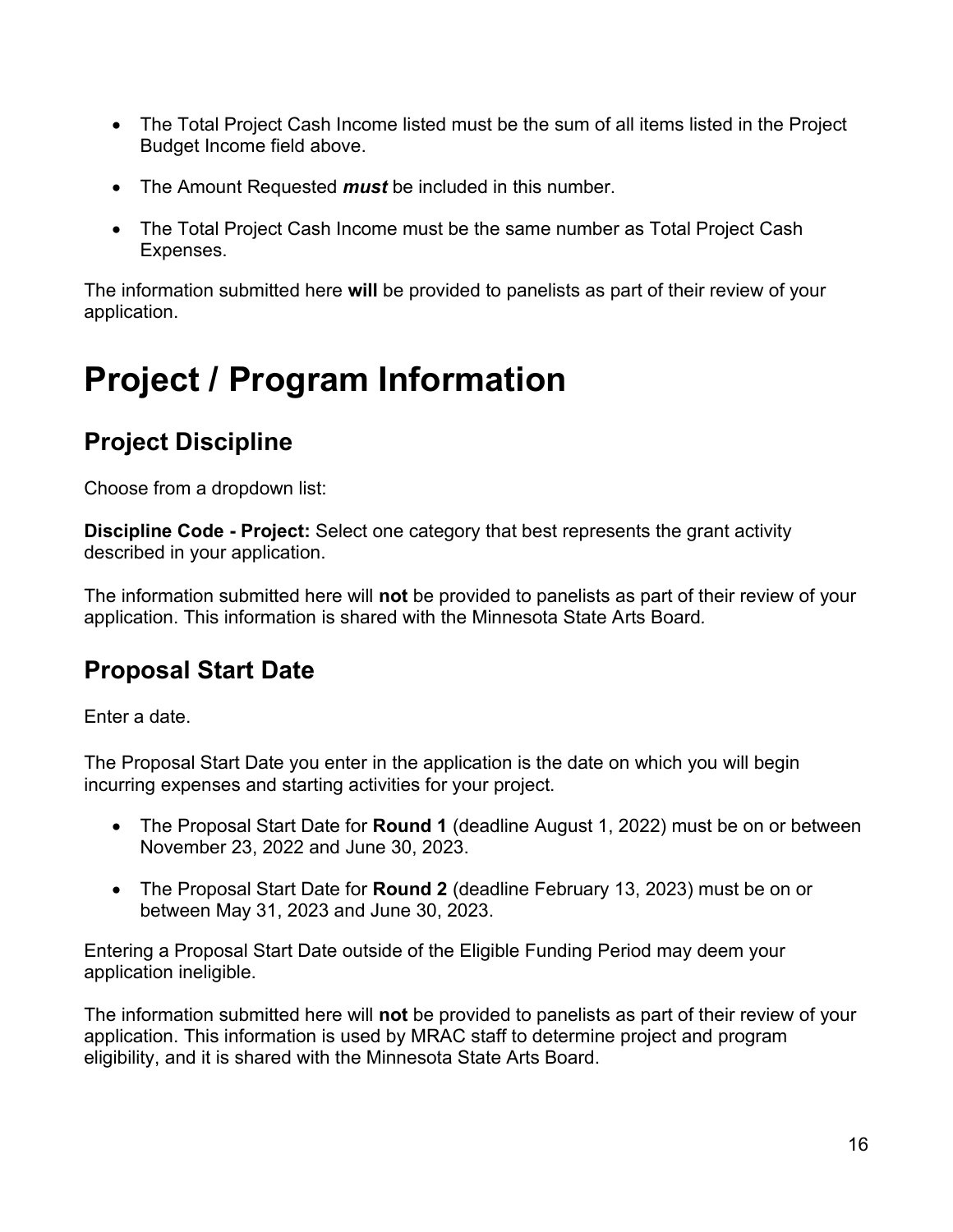### **Proposal End Date**

Enter a date.

The Proposal End Date you enter in the application is the date all project or program activities described in your application will be complete and all grant funds will have been spent. The latest eligible Proposal End Date is June 30, 2024.

• Please note: While you have until June 30, 2024 to complete your project, you should **enter the actual date you believe the project will be complete**. If your project will be complete before June 30, 2024, enter in the date it will be complete.

The information submitted here will **not** be provided to panelists as part of their review of your application. This information is used by MRAC staff to determine project and program eligibility and to determine the final report due date (final reports are due two months after the Proposal End Date), and it is shared with the Minnesota State Arts Board.

### **Outcomes**

Choose from a dropdown list. Select an outcome most closely aligned to what you hope to achieve with the proposal. You may anticipate multiple outcomes, but please select the one that seems most significant.

#### **Arts Access**

- A reduction in geographic, cultural and/or physical barriers to arts participation.
- A change in knowledge, attitude, behavior or condition due to public art, arts festivals or arts events.
- Artists/arts groups are strengthened by connecting to their communities through the arts.
- Artists expand and improve their work and the way in which they create it.
- Artists connect to new audiences, building relationships that provide artistic growth.

#### **Arts Learning**

- Residents learn new arts skills & techniques.
- Residents gain awareness and appreciation for artistic disciplines and mediums.
- Artists build their capacity through professional development.

#### **Arts & Cultural Heritage**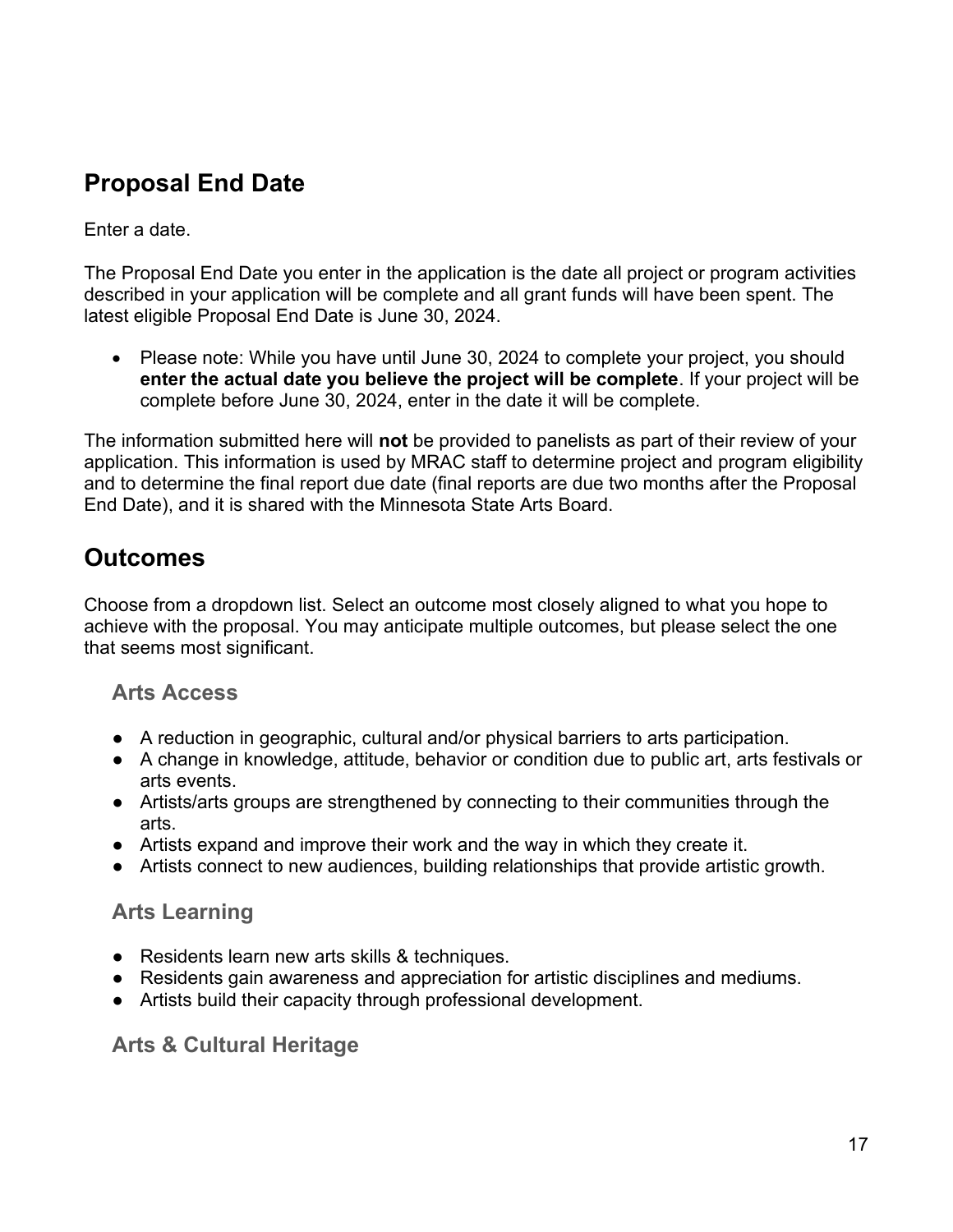- Residents build connections to their own and others' cultural heritage through events and/or activities.
- MN folk and traditional artists/audiences are expanded.
- MN folk and traditional artists see an increase in demand for work.

The information submitted here will **not** be provided to panelists as part of their review of your application. This information is used in your final report, and it is shared with the Minnesota State Arts Board. MRAC staff may re-assign project outcomes after submission to align with state requirements.

### **Evaluation Plan**

Choose one or more:

How will you evaluate the impact of the funds on your organization and / or community?

- Interviews/Conversations with participants
- Interviews/Conversations with board/staff/leaders
- Community dialogue (group conversations with a large group)
- Reviewing recorded information or documentation (such as finances, attendance records, work plans)
- Observation
- Surveying (paper or online)
- Other (please describe below)

The information submitted here will **not** be provided to panelists as part of their review of your application. This information is used in your final report, and it is shared with the Minnesota State Arts Board.

# <span id="page-17-0"></span>**Fiscal Sponsor Information (for fiscally sponsored groups only)**

Please see the [above section about fiscal sponsors](#page-6-1) related to fiscal sponsor eligibility.

The application fields are:

- Fiscal Sponsor Name
- Fiscal Sponsor Federal Tax ID Number
- Fiscal Sponsor Address1
- Fiscal Sponsor Address2
- Fiscal Sponsor City
- Fiscal Sponsor State
- Fiscal Sponsor Postal Code
- Fiscal Sponsor Contact Person
- Fiscal Sponsor Contact Phone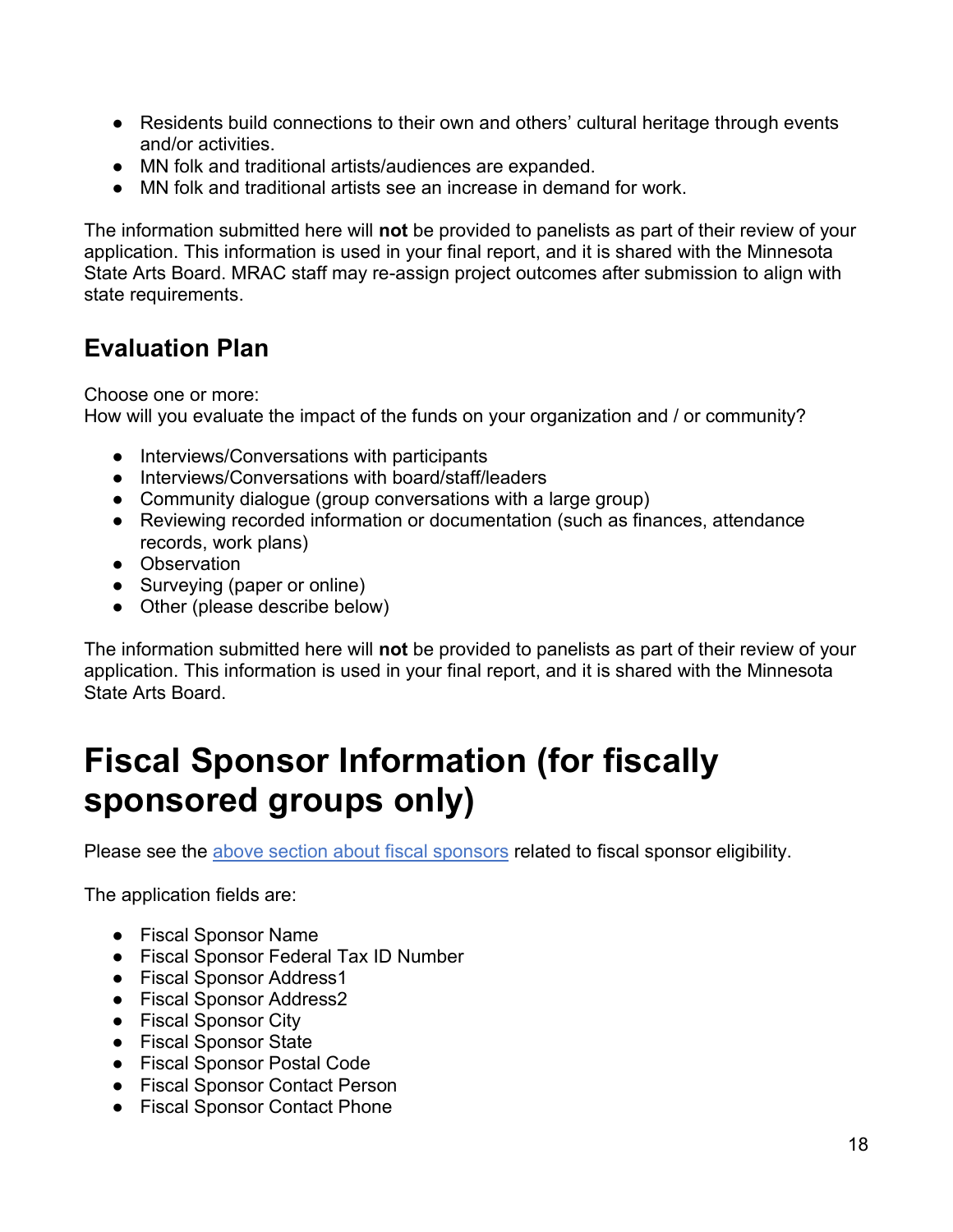- Fiscal Sponsor Contact Email
- Fiscal Sponsor Agreement Letter (upload)

The name of your fiscal sponsor **will** be provided to panelists as part of their review of your applications. This information helps panelists declare Conflicts of Interest.

The remaining fiscal sponsor information submitted here will **not** be provided to panelists as part of their review of your application. This information is used in your final report, and it is shared with the Minnesota State Arts Board. Grant award checks will be sent to the fiscal sponsor.

### <span id="page-18-0"></span>**Group Information and Data**

#### **Leadership (1,000 characters maximum)**

You will provide your answer in a text box.

To MRAC, group "leaders" are defined as the people who are in positions of power. Include core decision-makers of the group's overall operations.

**For all groups,** a minimum of three (3) individuals must be listed as part of the Leadership team. Individuals on this list must know that they are part of the Leadership team and know this proposal is being submitted.

- **For all 501(c)(3) nonprofit organizations**, this must include all board members and executive director or equivalent positions. **You must indicate which individuals on your list are on your board.**
- Fiscally-sponsored groups should **not** include the staff or board members of the group's **fiscal sponsor**, but should include its own group leaders, including an advisory committee if applicable.

List the group's Leadership by first and last name separated by commas with their role within your group. Do not list bios.

Examples: Kathy Mouacheupao, Executive Director Masami Kawazato, Board Treasurer Sam Stahlmann, Board Secretary

The information submitted here will **not** be provided to panelists as part of their review of your application. This information will be shared with the Minnesota State Arts Board. This information is used by MRAC staff to determine organization/group eligibility.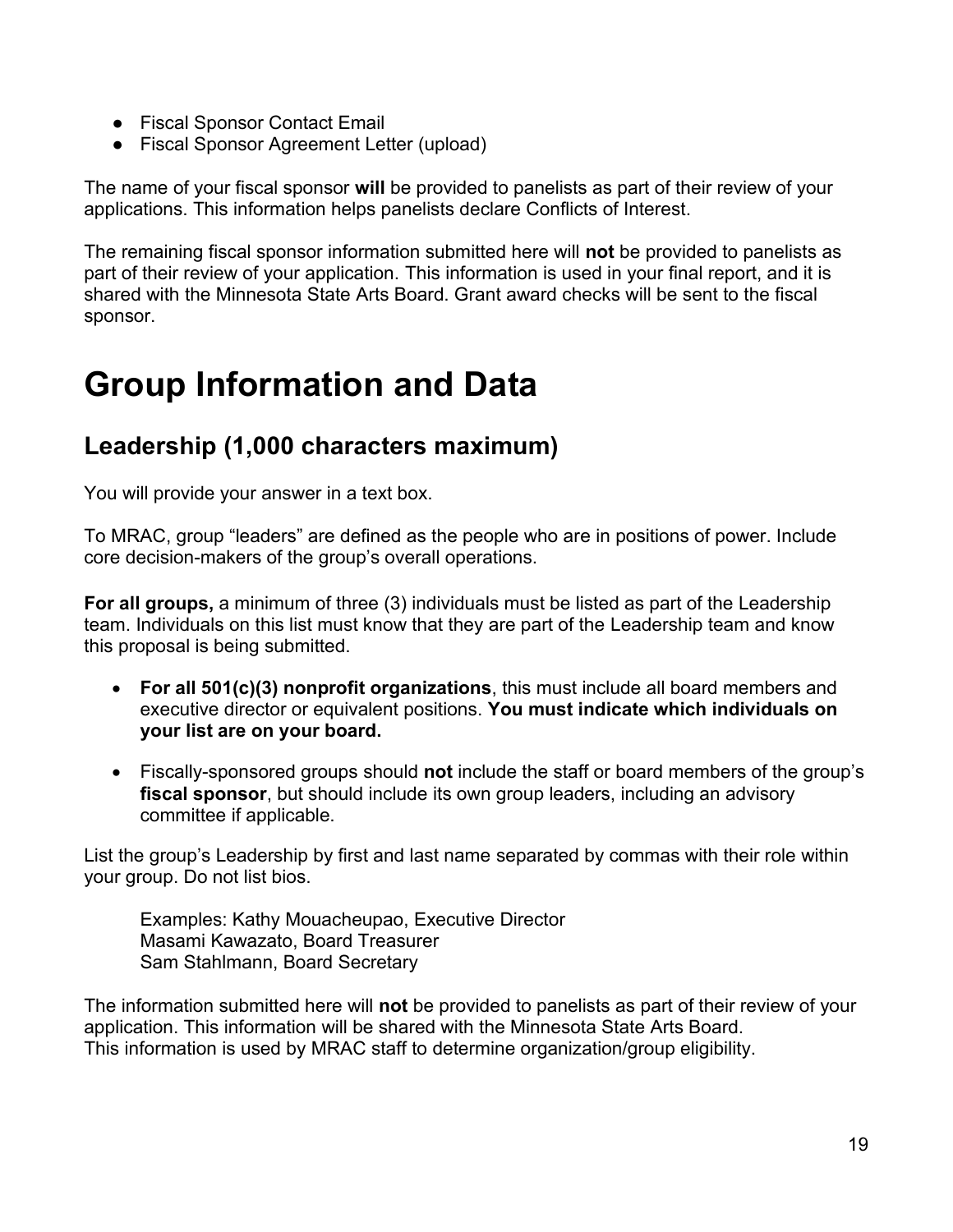#### **Leadership Identities**

For additional assistance preparing this section, please refer to the **Appendix: Leadership Identities Examples**.

The race/ethnicity that represents more than half of the Leadership identities will be shared with the Minnesota State Arts Board. Instances of additional identities of adults over 60, veterans, and people with disabilities are shared with the Minnesota State Arts Board.

MRAC has set aside a portion of grant funds specifically for groups whose Leadership is more than 50% people who identify as Black, Indigenous, People of Color (BIPOC); and/or disabled people/people with disabilities; and/or Lesbian, Gay, Bisexual, Transgender, Queer, Intersex, Asexual/Agender, Two-Spirit (LGBTQIA2+) people. This information is used by MRAC staff to determine organization/group eligibility for these funds. You may choose not to disclose this information.

This information is shared in aggregate (meaning, all of the numbers from applicants are added without associating identities) and shared with the MRAC Board of Directors to track distribution of funds.

The information submitted here will **not** be provided to panelists as part of their review of your application.

#### **Race/Ethnicity Identities**

Of the individuals listed above as Leadership, how do they identify in race/ethnicity? Enter in the number (can be zero) of individuals in Leadership that represent the following demographics.

**Each person should be counted once in your tally for this section.** Adding the totals of each identity together should match the number of people listed in the Leadership field above. If an individual identifies with more than one racial/ethnic identity, please include them only **once** in the Mixed Race/Multi-Racial Individuals field and not in each of their identities.

- Asian / Asian-American
- African / Black / African-American
- Hispanic / Latinx / Chicanx
- Middle Eastern / North African
- Mixed Race / Multi Racial Individuals
- Native American / American Indian / Native Alaskan
- Native Hawaiian / Pacific Islander
- White
- Not disclosed/Not available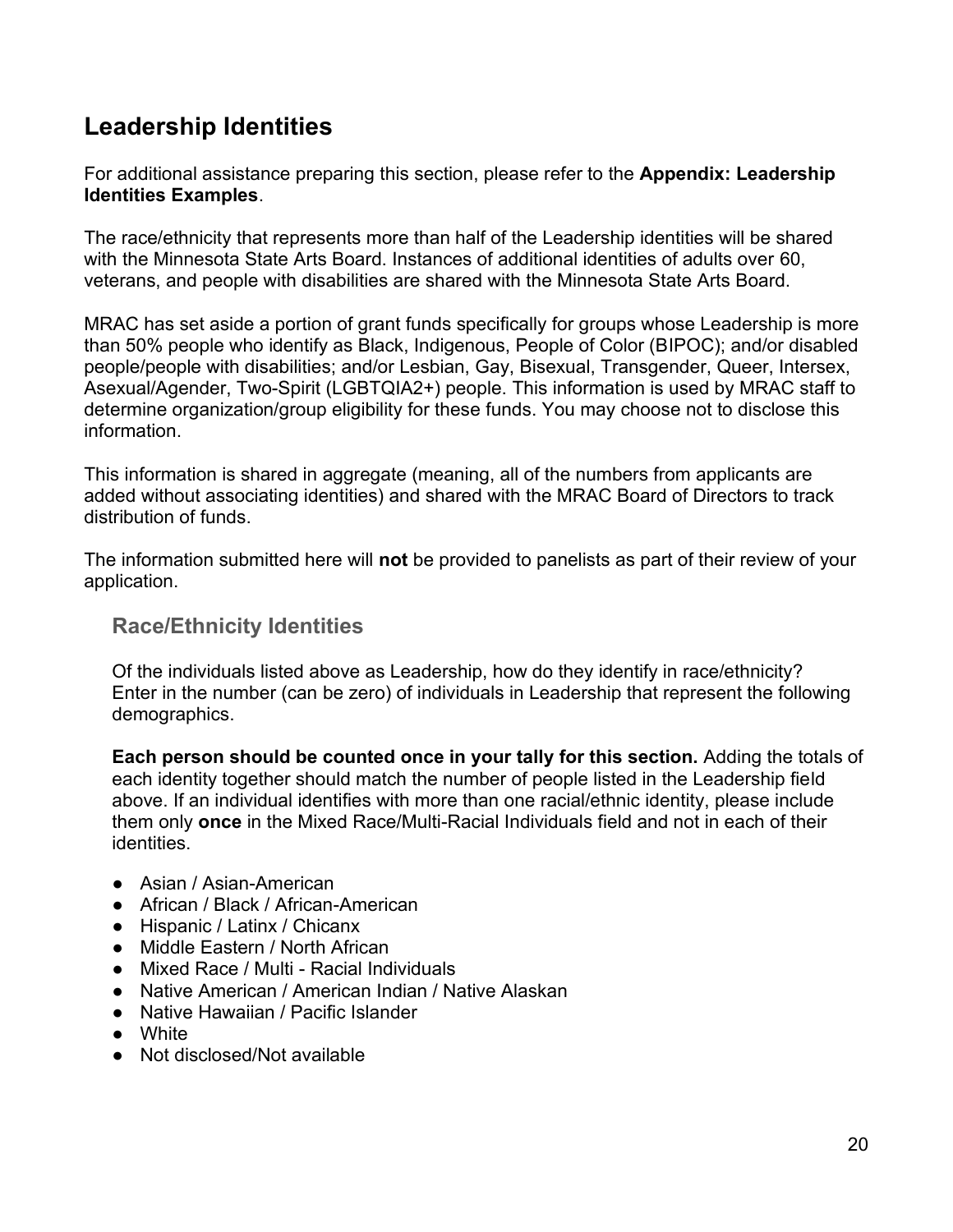#### **Intersectional Identities**

Of the individuals listed as Leadership, how do they identify in the following intersectional identities?

Enter in the number of individuals in Leadership that represent the following demographics.

Just like the Race/Ethnicity questions above, **each person should be counted once in the tally for this section.** Adding the totals of each identity together should match the number of people listed in the Leadership field above.

- BIPOC (not LGBTQIA2+, without disabilities)
- BIPOC LGBTQIA2+<sup>\*</sup> (and without disabilities)
- BIPOC with disabilities\* (and not LGBTQIA2+)
- BIPOC, LGBTQIA2+, and with disabilities
- White (not LGBTQIA2+, without disabilities)
- White LGBTQIA2+\* (and without disabilities)
- White person with disabilities\* (and not LGBTQIA2+)
- White, LGBTQIA2+, and with disabilities
- Not disclosed/Not available

#### **Additional Identities**

If **any** individual in your Leadership identifies as the following, please select:

- Adult older than 60
- Veteran

### **Type of Group**

Select the best fit for your organization. Refer to the [Eligible Groups/Organizations](#page-6-0) section for definitions of each group type.

- Arts Nonprofit
- Cultural Nonprofit
- Fiscally sponsored group
- Non-arts & non-cultural Nonprofit
- Public entity
- Community Education Unit

The information submitted here will **not** be provided to panelists as part of their review of your application. This information is used by MRAC staff to determine organization/group eligibility.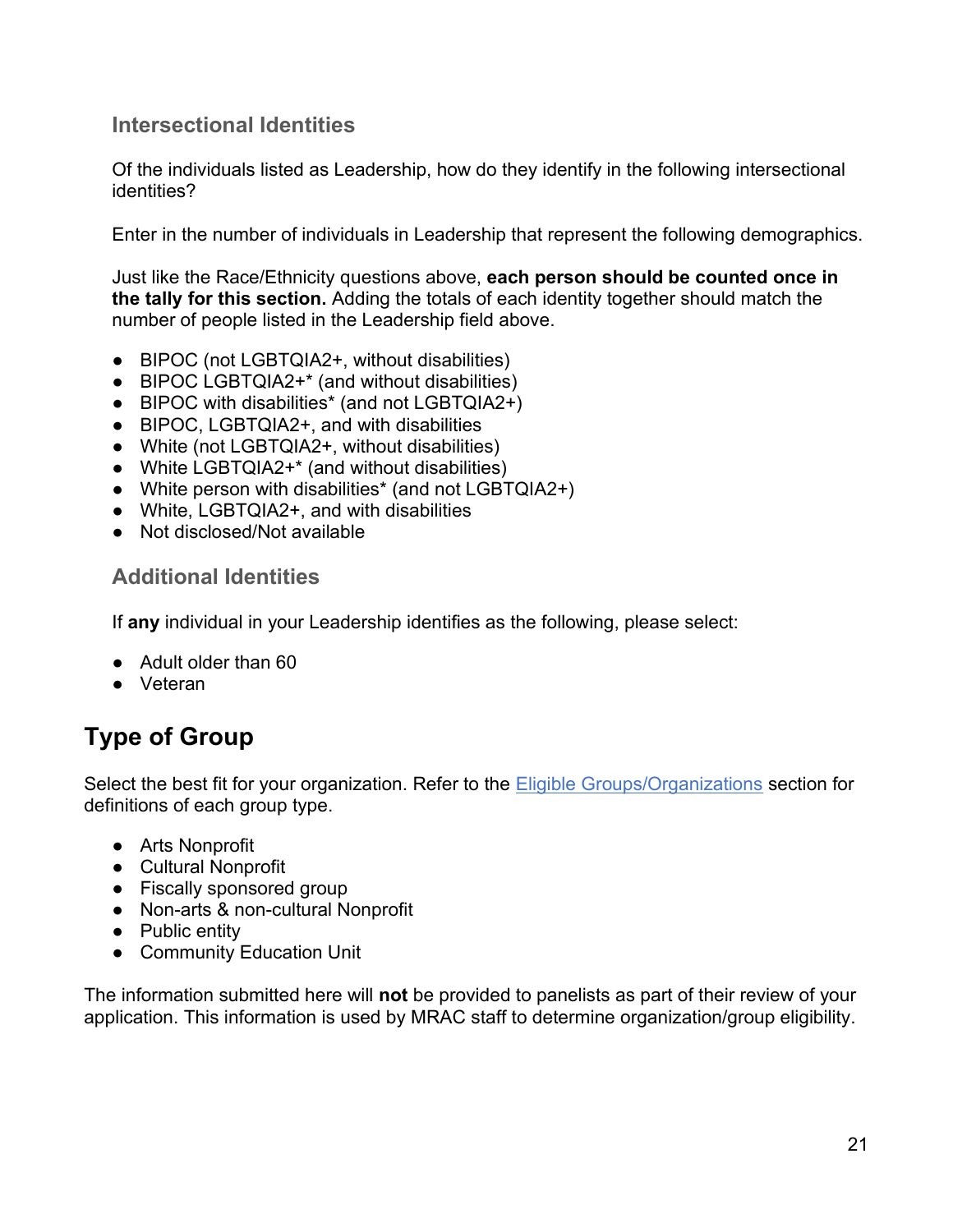### **County of Organization**

Select the county in which the group is located. Use the primary address of the organization/group to make this selection. Fiscally-sponsored groups: do not use the address of the fiscal sponsor.

- Anoka county
- Carver county
- Dakota county
- Scott county
- Hennepin county
- Ramsey county
- Washington county

This information is used by MRAC staff to determine organization/group eligibility for these funds. The information submitted here will **not** be provided to panelists as part of their review of your application.

### **Additional Group Information**

Choose from a dropdown list:

- **Legal Status:** of the 10 choices, select the code that best describes the legal status of your group or organization. Most applicants will choose 02 Organization-Nonprofit (or fiscally sponsored).
- **Institution Code:** of the 51 choices, code that best describes your group or organization. Common selections are 03 Performing Group, 10 Gallery/Exhibition Space, 47 Cultural Series.
- **Discipline Code - Group:** Select the discipline that best describes your group or organization's primary area of interest in the arts.

The information submitted here will **not** be provided to panelists as part of their review of your application. This information is used by MRAC staff to determine organization/group eligibility, and it is shared with the Minnesota State Arts Board.

### **Organizational Fiscal Year**

Enter in the last date of your most recently completed fiscal year. Do not enter a date that occurs in the future. Example: If your organization's most recently completed fiscal year is January 1, 2021 to December 31, 2021, enter 12/31/2021.

Groups without any prior financial activity and organizations/groups that have been in existence less than a year: enter today's date.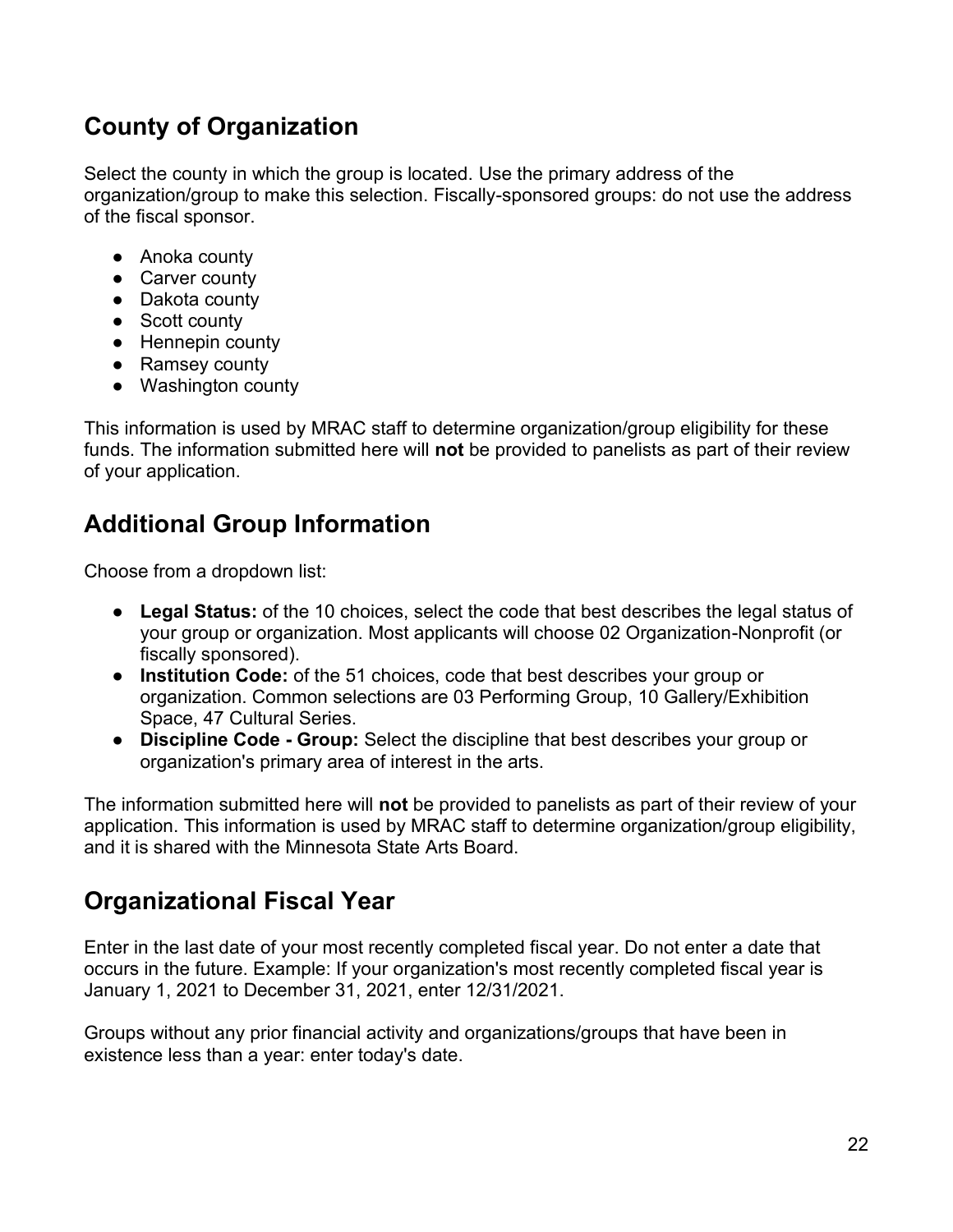The information submitted here will **not** be provided to panelists as part of their review of your application. This information is used by MRAC staff to determine organization/group eligibility, and it is shared with the Minnesota State Arts Board.

#### **Organizational Annual Arts Expense**

**Arts Nonprofits and fiscally sponsored groups:** Enter the **entirety** of your

organization's/group's expenses from your last fiscal year. If the answer in this field is larger than \$400,000 your application may be deemed ineligible.

**Cultural Nonprofits, Non-arts & non-cultural Nonprofits, Public Entities, and Community Education:** Enter actual expenses from **arts programming only** from your last fiscal year. Do not enter your organization's entire operating budget. If the answer in this field is larger than \$400,000 your application may be deemed ineligible.

Groups without any prior financial activity and organizations/groups that have been in existence less than a year: enter \$0.

The information submitted here will **not** be provided to panelists as part of their review of your application. This information is used by MRAC staff to determine organization/group eligibility, and it is shared with the Minnesota State Arts Board.

#### **Group/Organizational Annual Arts Participation**

This first set of numbers relate to the participation your group had in its last fiscal year.

You will enter in numbers for these questions, even if that number is 0. If you have completed a full fiscal year, report on the entirety of that year. For groups that have been around for less than a year, it's okay to enter 0 because it is the real answer. There is no judgment on these numbers and it will not affect your scores or eligibility.

**Adult Participants – Annual:** Provide an estimated total number of adults that participated in arts activities at your organization during its last fiscal year, including activities not funded by the Minnesota State Arts Board or regional arts councils (such as MRAC). Do not include broadcast audiences. Groups without programming history: enter 0.

**Youth Participants – Annual:** Provide an estimated total number of children/youth (0-18) who participated in arts activities at your organization during its last fiscal year, including activities not funded by the Minnesota State Arts Board or regional arts councils (such as MRAC). Do not include broadcast audiences. Groups without programming history: enter 0

**Online / Broadcast / Remote Participants – Annual:** Provide an estimated total number of individuals who participated in arts activities produced by your organization only through online, broadcast or remote means during its last fiscal year, including those activities not funded by the Minnesota State Arts Board or regional arts councils (such as MRAC).